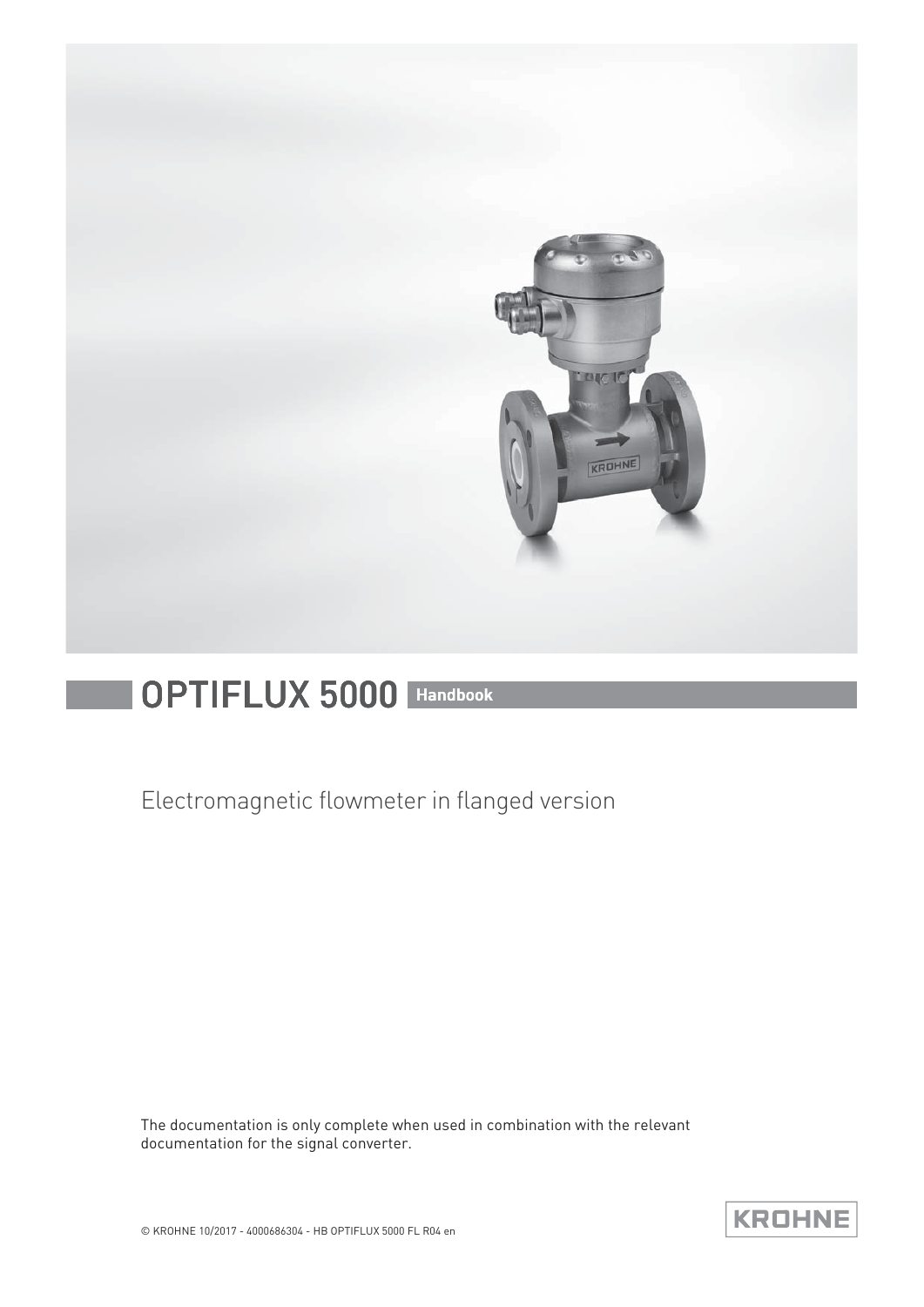

All rights reserved. It is prohibited to reproduce this documentation, or any part thereof, without the prior written authorisation of KROHNE Messtechnik GmbH.

Subject to change without notice.

Copyright 2017 by KROHNE Messtechnik GmbH - Ludwig-Krohne-Str. 5 - 47058 Duisburg (Germany)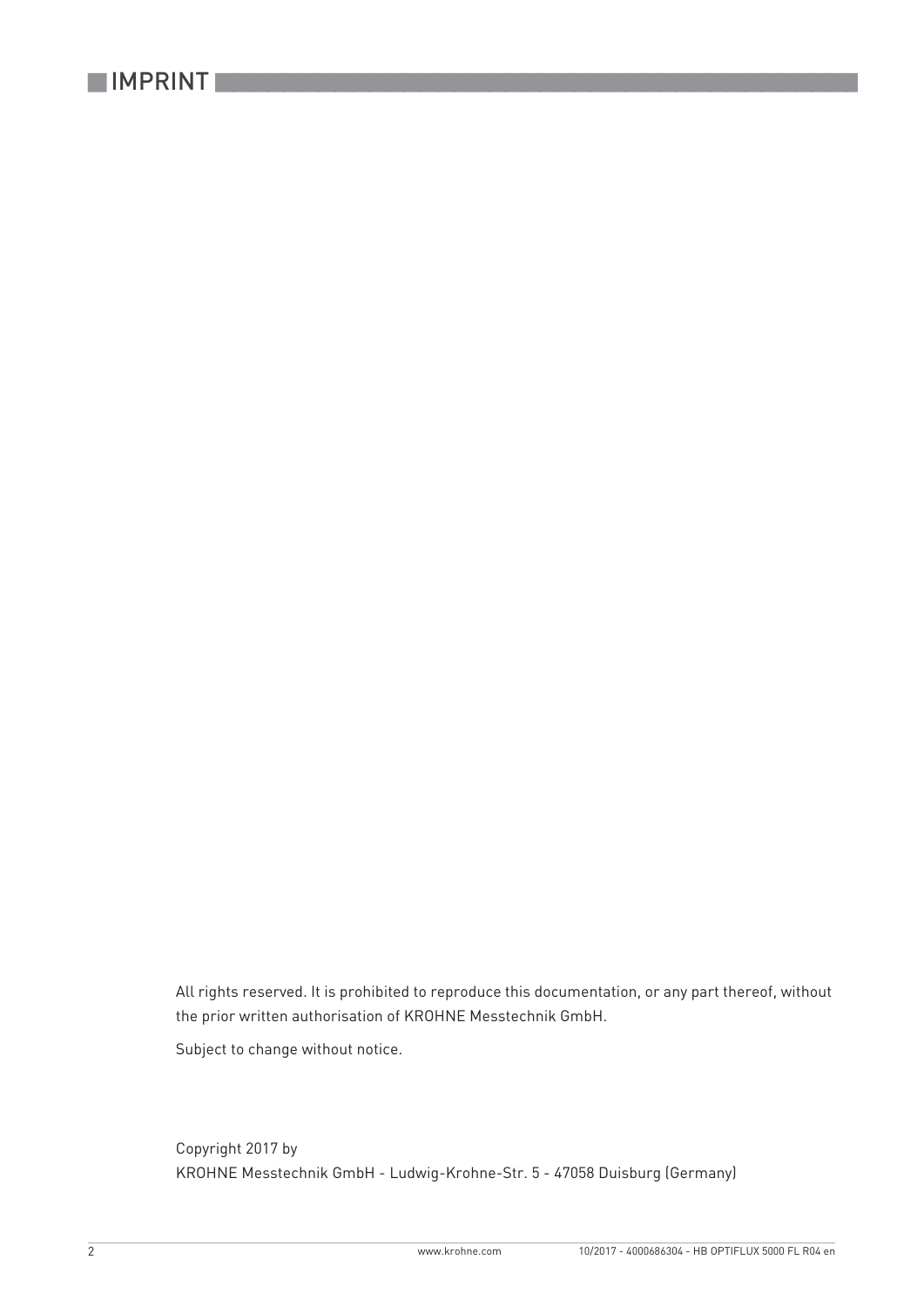| 1 Safety instructions    | 5  |
|--------------------------|----|
|                          |    |
|                          |    |
|                          |    |
|                          |    |
|                          |    |
|                          |    |
|                          |    |
|                          |    |
|                          |    |
| 2 Device description     | 9  |
|                          |    |
|                          |    |
|                          |    |
|                          |    |
| 3 Installation           | 12 |
|                          |    |
|                          |    |
|                          |    |
|                          |    |
|                          |    |
|                          |    |
|                          |    |
|                          |    |
|                          |    |
|                          |    |
|                          |    |
|                          |    |
|                          |    |
|                          |    |
|                          |    |
|                          |    |
|                          |    |
|                          |    |
|                          |    |
| 4 Electrical connections | 21 |
|                          |    |
|                          |    |
|                          |    |
|                          |    |
|                          |    |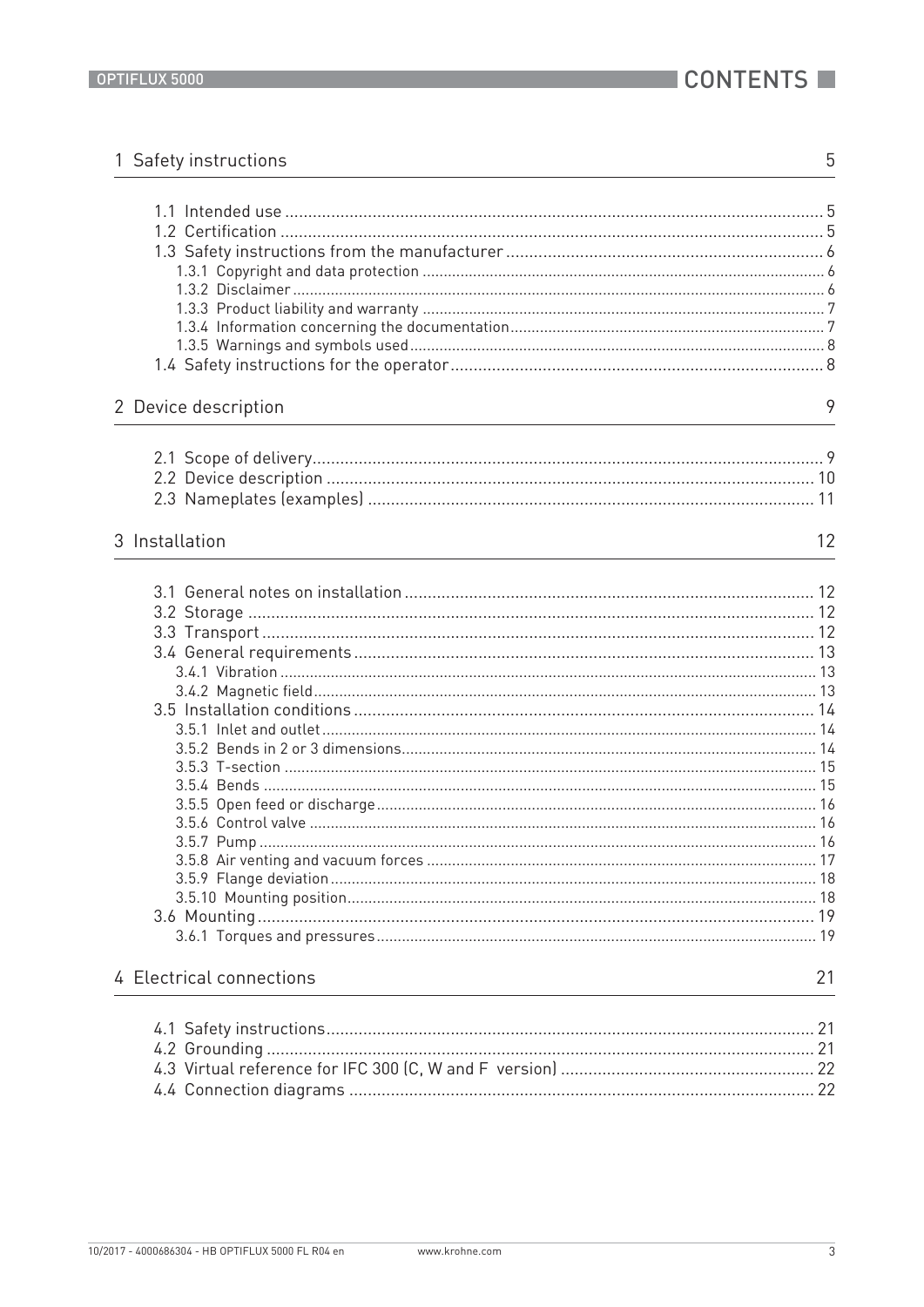

23

# 5 Service

| 6 Technical data | 25 |
|------------------|----|
|                  |    |
| 7 Notes          |    |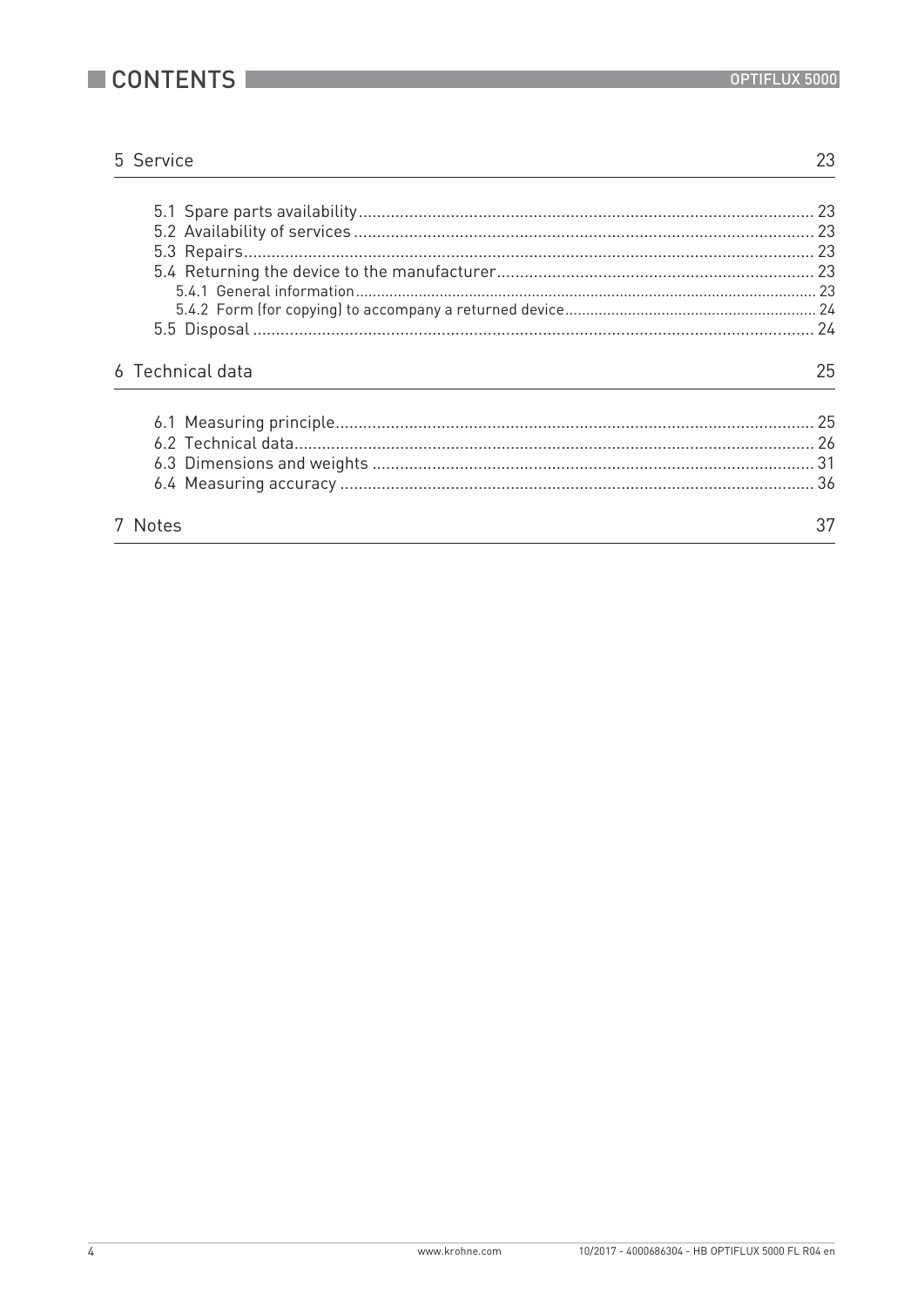# 1.1 Intended use



## **CAUTION!**

Responsibility for the use of the measuring devices with regard to suitability, intended use and corrosion resistance of the used materials against the measured fluid lies solely with the operator.



## INFORMATION!

The manufacturer is not liable for any damage resulting from improper use or use for other than the intended purpose.

The OPTIFLUX 5000 flowmeter measures the volumetric flow rate of electrically conductive liquids, acids, alkaline solutions, pastes and slurries, also with very high solid contents.

# 1.2 Certification



The manufacturer certifies successful testing of the product by applying the CE marking.

## This device fulfils the statutory requirements of the relevant EU directives.

For full information of the EU directives and standards and the approved certifications, please refer to the EU Declaration of Conformity or the website of the manufacturer.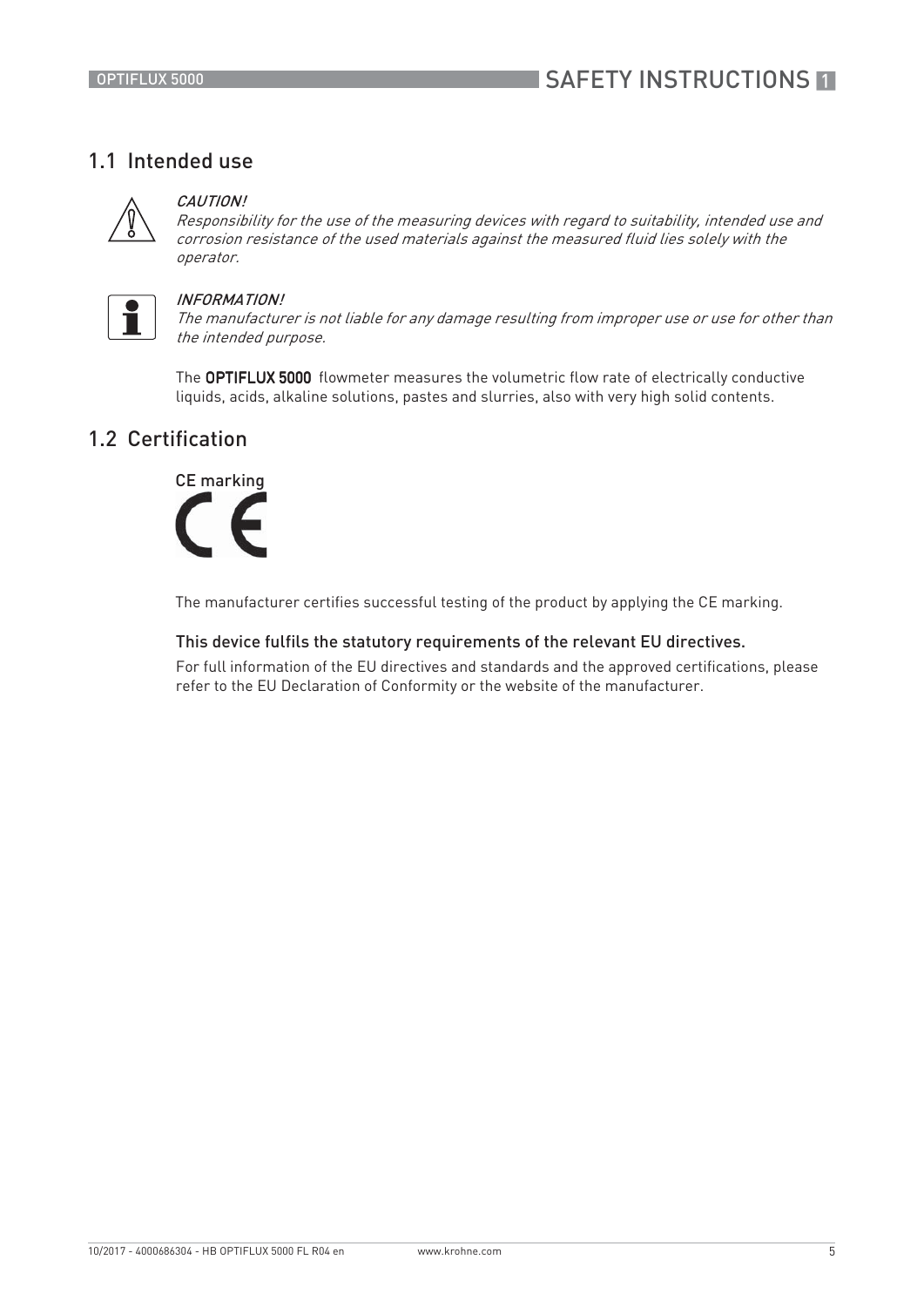# 1.3 Safety instructions from the manufacturer

## 1.3.1 Copyright and data protection

The contents of this document have been created with great care. Nevertheless, we provide no guarantee that the contents are correct, complete or up-to-date.

The contents and works in this document are subject to copyright. Contributions from third parties are identified as such. Reproduction, processing, dissemination and any type of use beyond what is permitted under copyright requires written authorisation from the respective author and/or the manufacturer.

The manufacturer tries always to observe the copyrights of others, and to draw on works created in-house or works in the public domain.

The collection of personal data (such as names, street addresses or e-mail addresses) in the manufacturer's documents is always on a voluntary basis whenever possible. Whenever feasible, it is always possible to make use of the offerings and services without providing any personal data.

We draw your attention to the fact that data transmission over the Internet (e.g. when communicating by e-mail) may involve gaps in security. It is not possible to protect such data completely against access by third parties.

We hereby expressly prohibit the use of the contact data published as part of our duty to publish an imprint for the purpose of sending us any advertising or informational materials that we have not expressly requested.

## 1.3.2 Disclaimer

The manufacturer will not be liable for any damage of any kind by using its product, including, but not limited to direct, indirect or incidental and consequential damages.

This disclaimer does not apply in case the manufacturer has acted on purpose or with gross negligence. In the event any applicable law does not allow such limitations on implied warranties or the exclusion of limitation of certain damages, you may, if such law applies to you, not be subject to some or all of the above disclaimer, exclusions or limitations.

Any product purchased from the manufacturer is warranted in accordance with the relevant product documentation and our Terms and Conditions of Sale.

The manufacturer reserves the right to alter the content of its documents, including this disclaimer in any way, at any time, for any reason, without prior notification, and will not be liable in any way for possible consequences of such changes.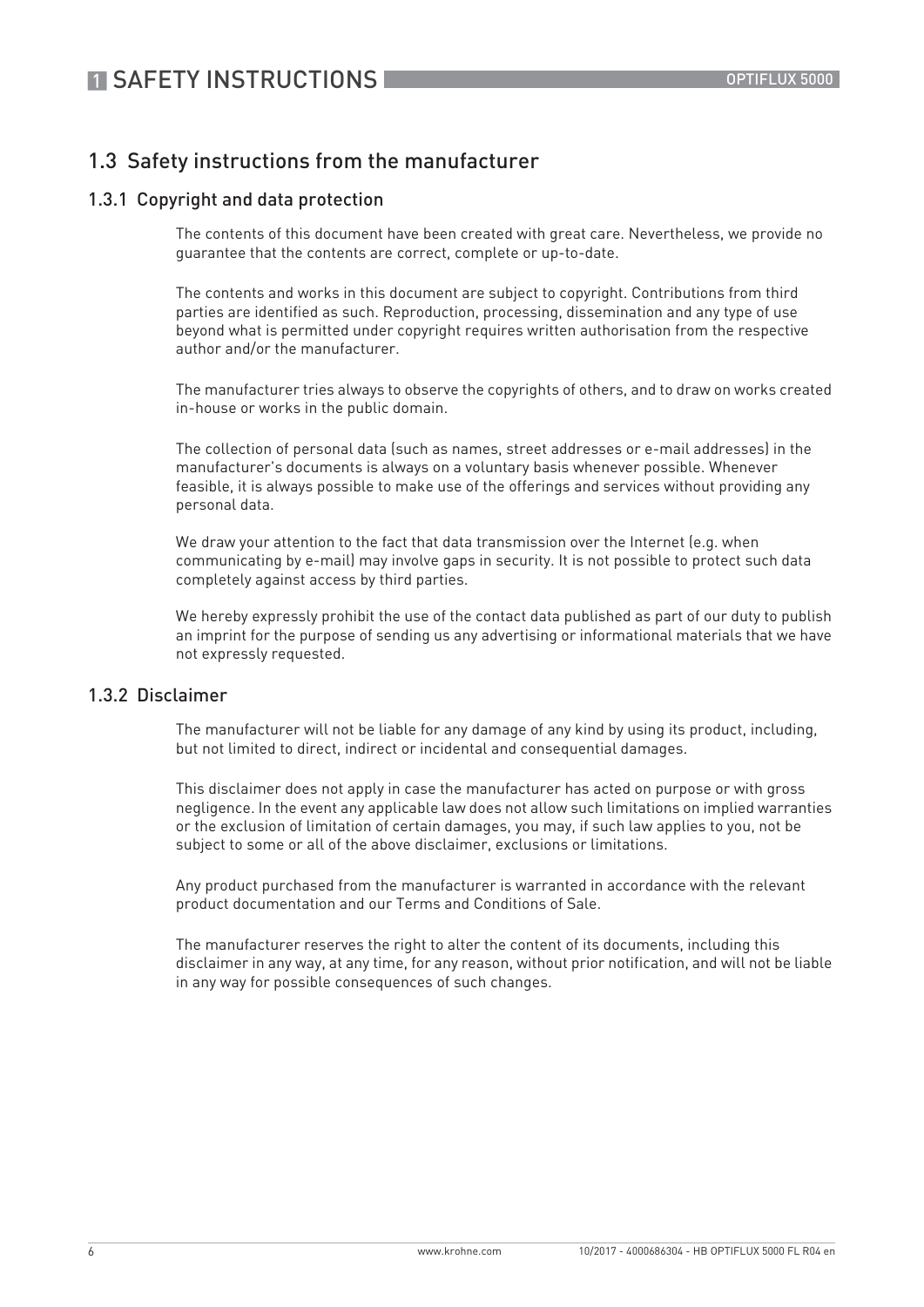## 1.3.3 Product liability and warranty

The operator shall bear responsibility for the suitability of the device for the specific purpose. The manufacturer accepts no liability for the consequences of misuse by the operator. Improper installation or operation of the devices (systems) will cause the warranty to be void. The respective "Standard Terms and Conditions" which form the basis for the sales contract shall also apply.

## 1.3.4 Information concerning the documentation

To prevent any injury to the user or damage to the device it is essential that you read the information in this document and observe applicable national standards, safety requirements and accident prevention regulations.

If this document is not in your native language and if you have any problems understanding the text, we advise you to contact your local office for assistance. The manufacturer can not accept responsibility for any damage or injury caused by misunderstanding of the information in this document.

This document is provided to help you establish operating conditions, which will permit safe and efficient use of this device. Special considerations and precautions are also described in the document, which appear in the form of icons as shown below.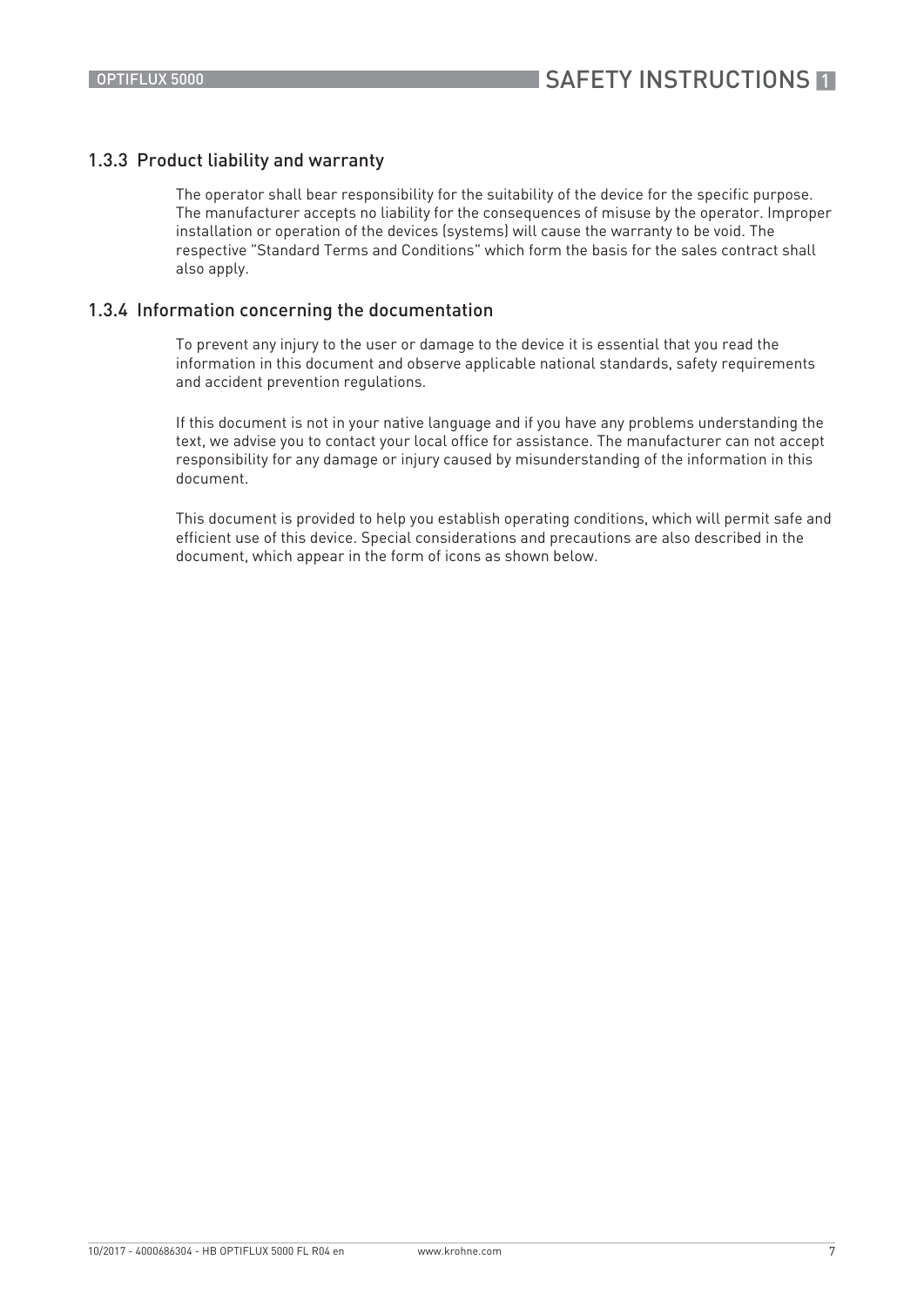# 1.3.5 Warnings and symbols used

Safety warnings are indicated by the following symbols.



This warning refers to the immediate danger when working with electricity.



## DANGER!

DANGER!

This warning refers to the immediate danger of burns caused by heat or hot surfaces.



## DANGER!

This warning refers to the immediate danger when using this device in a hazardous atmosphere.



## DANGER!

These warnings must be observed without fail. Even partial disregard of this warning can lead to serious health problems and even death. There is also the risk of seriously damaging the device or parts of the operator's plant.



## WARNING!

Disregarding this safety warning, even if only in part, poses the risk of serious health problems. There is also the risk of damaging the device or parts of the operator's plant.



## CAUTION!

Disregarding these instructions can result in damage to the device or to parts of the operator's plant.



## INFORMATION!

These instructions contain important information for the handling of the device.



## LEGAL NOTICE!

This note contains information on statutory directives and standards.



## • HANDLING

This symbol designates all instructions for actions to be carried out by the operator in the specified sequence.



This symbol refers to all important consequences of the previous actions.

# 1.4 Safety instructions for the operator



#### WARNING!

In general, devices from the manufacturer may only be installed, commissioned, operated and maintained by properly trained and authorized personnel. This document is provided to help you establish operating conditions, which will permit safe and efficient use of this device.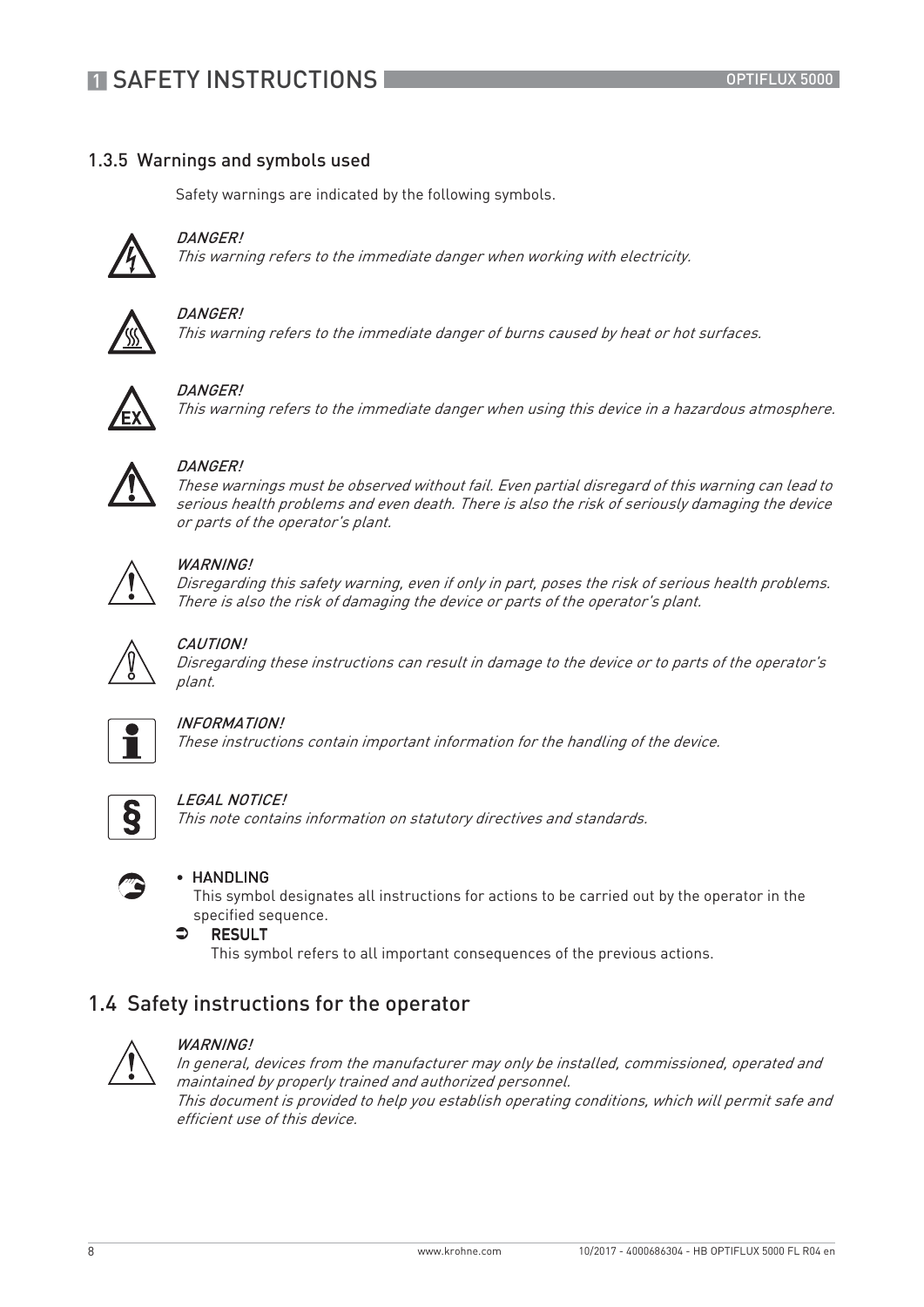# 2.1 Scope of delivery



## INFORMATION!

Do a check of the packing list to make sure that you have all the elements given in the order.



#### INFORMATION!

Inspect the packaging carefully for damages or signs of rough handling. Report damage to the carrier and to the local office of the manufacturer.



#### INFORMATION!

The remote version will arrive in two cartons. One carton contains the converter and one carton contains the sensor.



#### Figure 2-1: Scope of delivery

- 1 Ordered flowmeter
- 2 Product documentation
- 3 Factory calibration report
- 4 CD-ROM with product documentation in available languages
- 5 Grounding rings (optional)
- 6 Signal cable (remote versions only)



## INFORMATION!

Assembly materials and tools are not part of the delivery. Use the assembly materials and tools in compliance with the applicable occupational health and safety directives.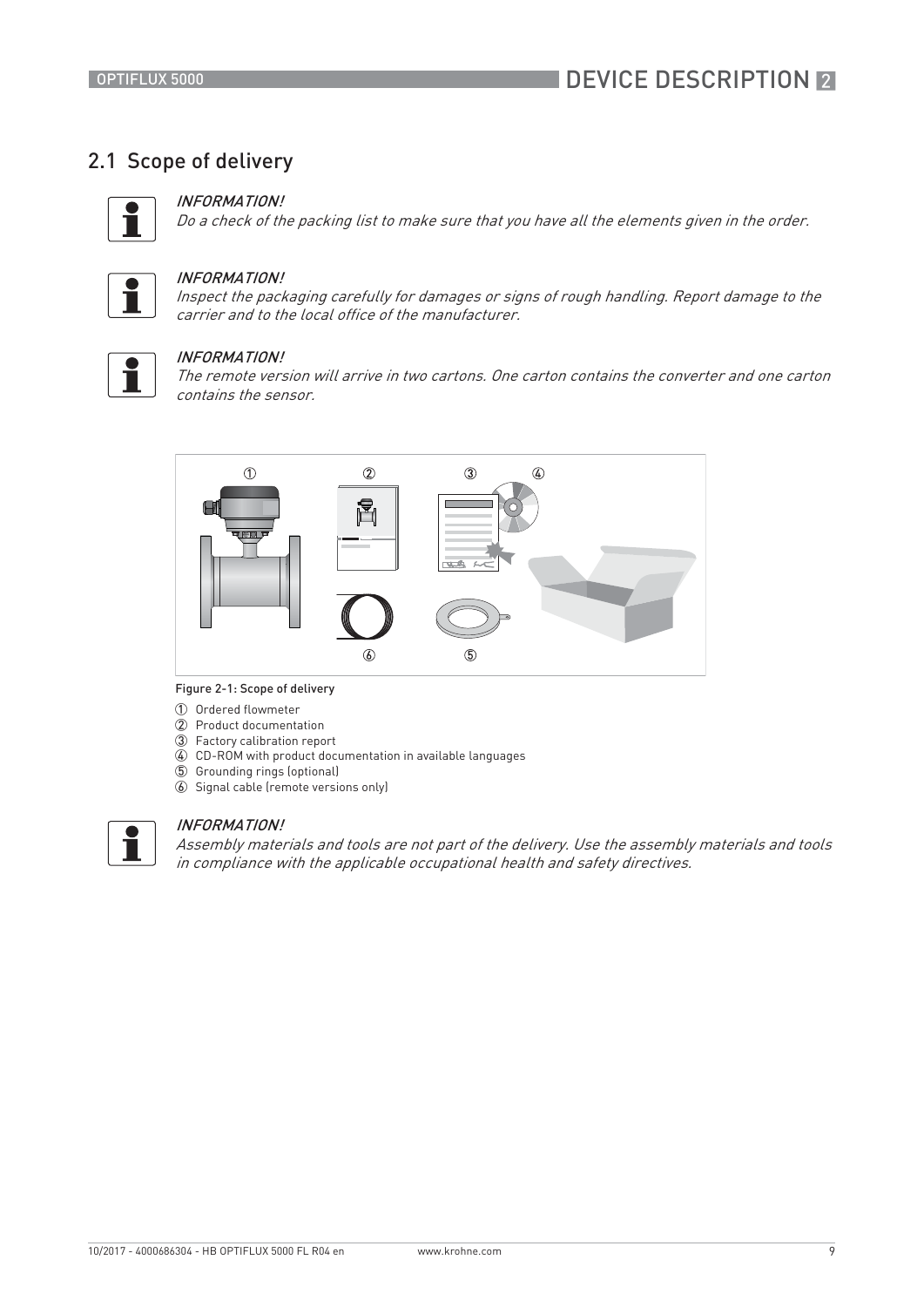# 2.2 Device description

Electromagnetic flowmeters are designed exclusively to measure the flow and conductivity of electrically conductive, liquid media.



## INFORMATION!

Product specific information and extensive product specification is available using PICK, the Product Information Center KROHNE web-tool. PICK can be found via the service menu button on the KROHNE.com website.



### The following versions are available:

- Compact version (the signal converter is mounted directly on the measuring sensor)
- Remote version (electrical connection to the measuring sensor via field current and signal cable)





- 1 Remote version
- 2 Compact version with IFC 300 signal converter
- 3 Compact version with IFC 100 (0°) signal converter
- 4 Compact version with IFC 100 (45°) signal converter
- 5 Compact version with stainless steel IFC 100 (10°) signal converter
- 6 Compact version with IFC 050 (10°) signal converter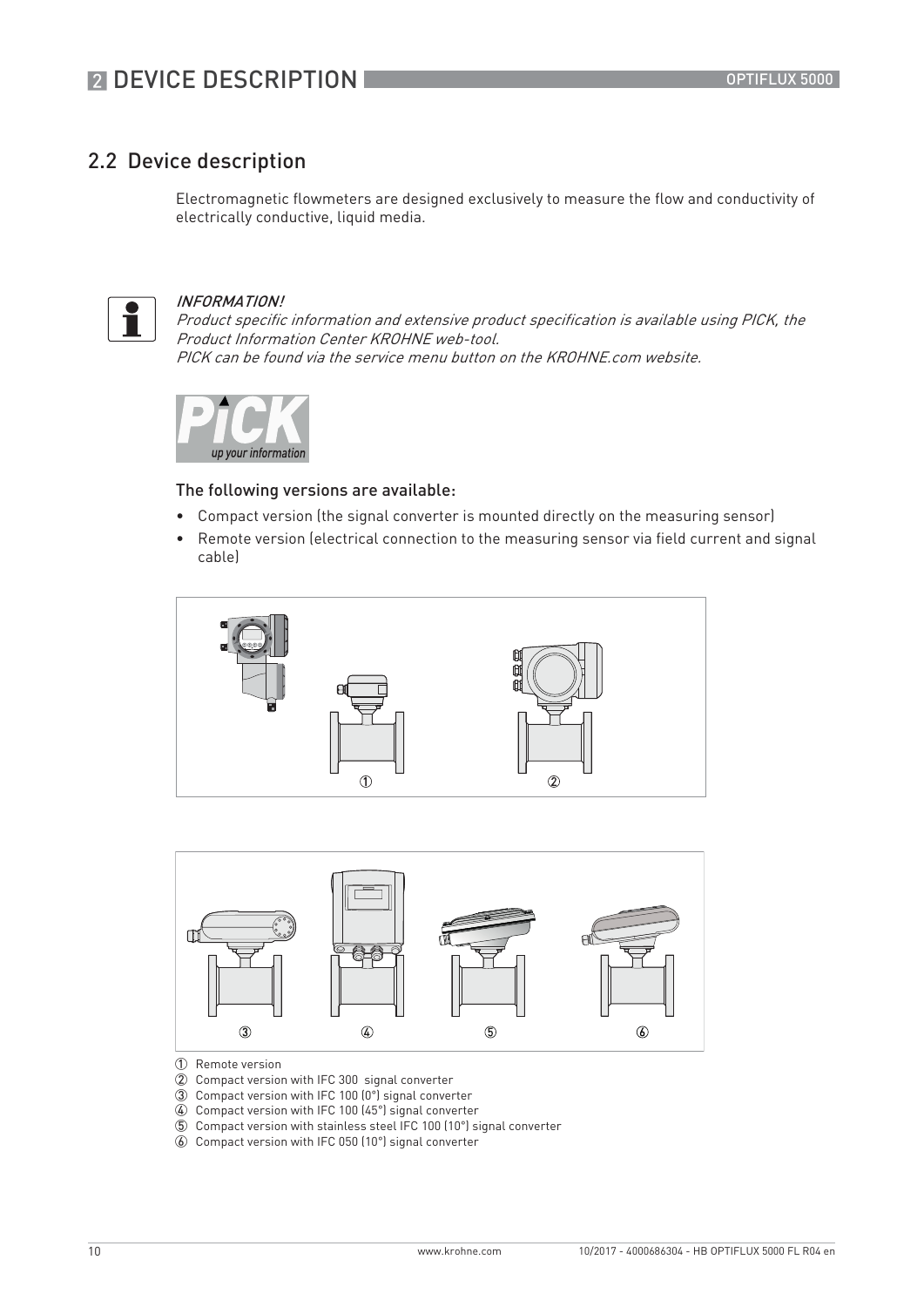# 2.3 Nameplates (examples)



#### INFORMATION!

Look at the device nameplate to ensure that the device is delivered according to your order. Check for the correct supply voltage printed on the nameplate.



1 Name and address of the manufacturer

2 Type designation of the flowmeter and CE sign with number(s) of notified body / bodies

3 Calibration data

4 PED data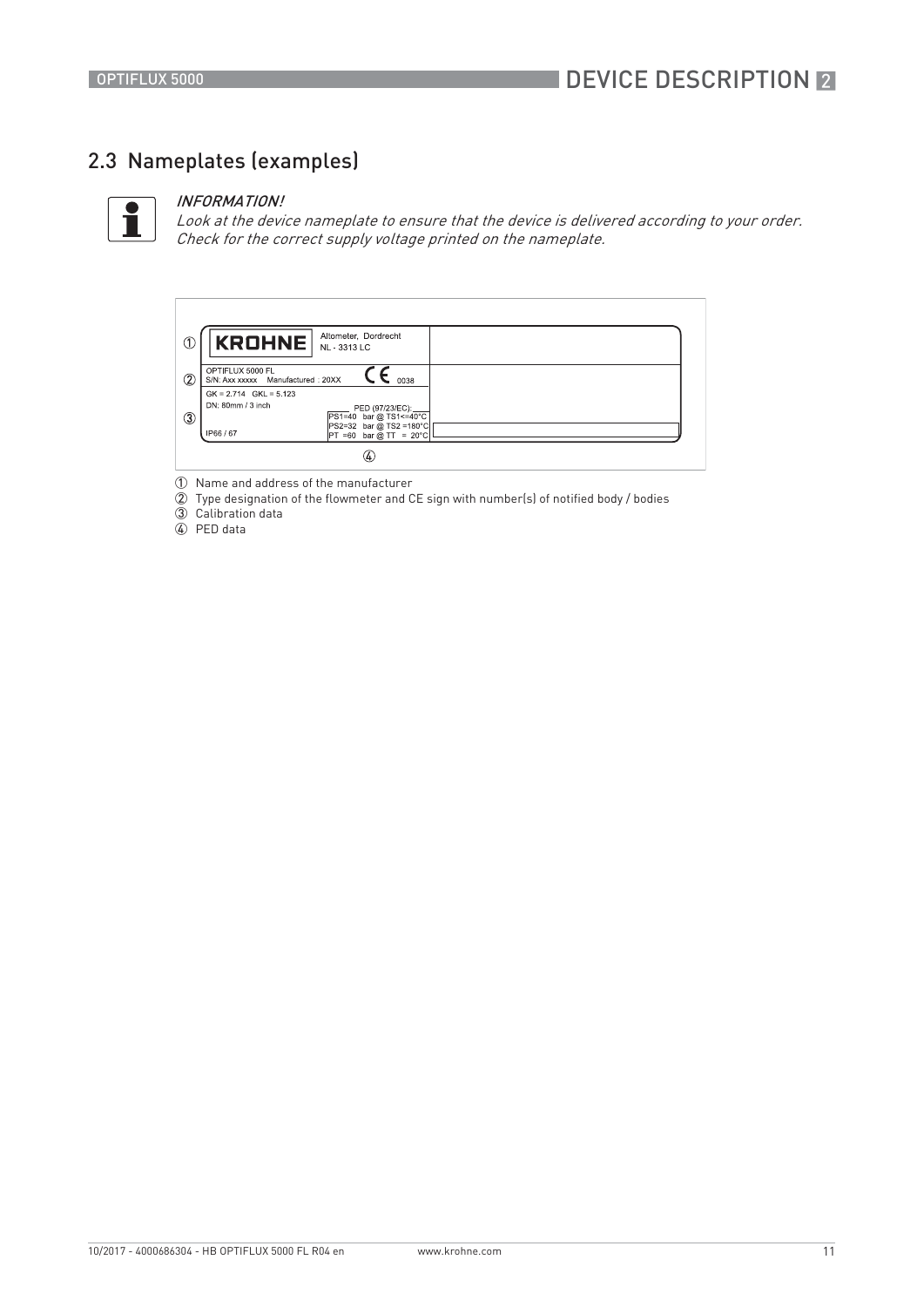# 3.1 General notes on installation



### INFORMATION!

Inspect the packaging carefully for damages or signs of rough handling. Report damage to the carrier and to the local office of the manufacturer.



## INFORMATION!

Do a check of the packing list to make sure that you have all the elements given in the order.



#### INFORMATION!

Look at the device nameplate to ensure that the device is delivered according to your order. Check for the correct supply voltage printed on the nameplate.

# 3.2 Storage

- Store the device in a dry and dust-free location.
- Avoid lasting direct exposure to the sun.
- Store the device in its original packaging.
- Storage temperature: -50...+70°C / -58...+158°F

# 3.3 Transport

## Signal converter

• No special requirements.

## Compact version

- Do not lift the device by the signal converter housing.
- Do not use lifting chains.
- To transport flange devices, use lifting straps. Wrap these around both process connections.



Figure 3-1: Transport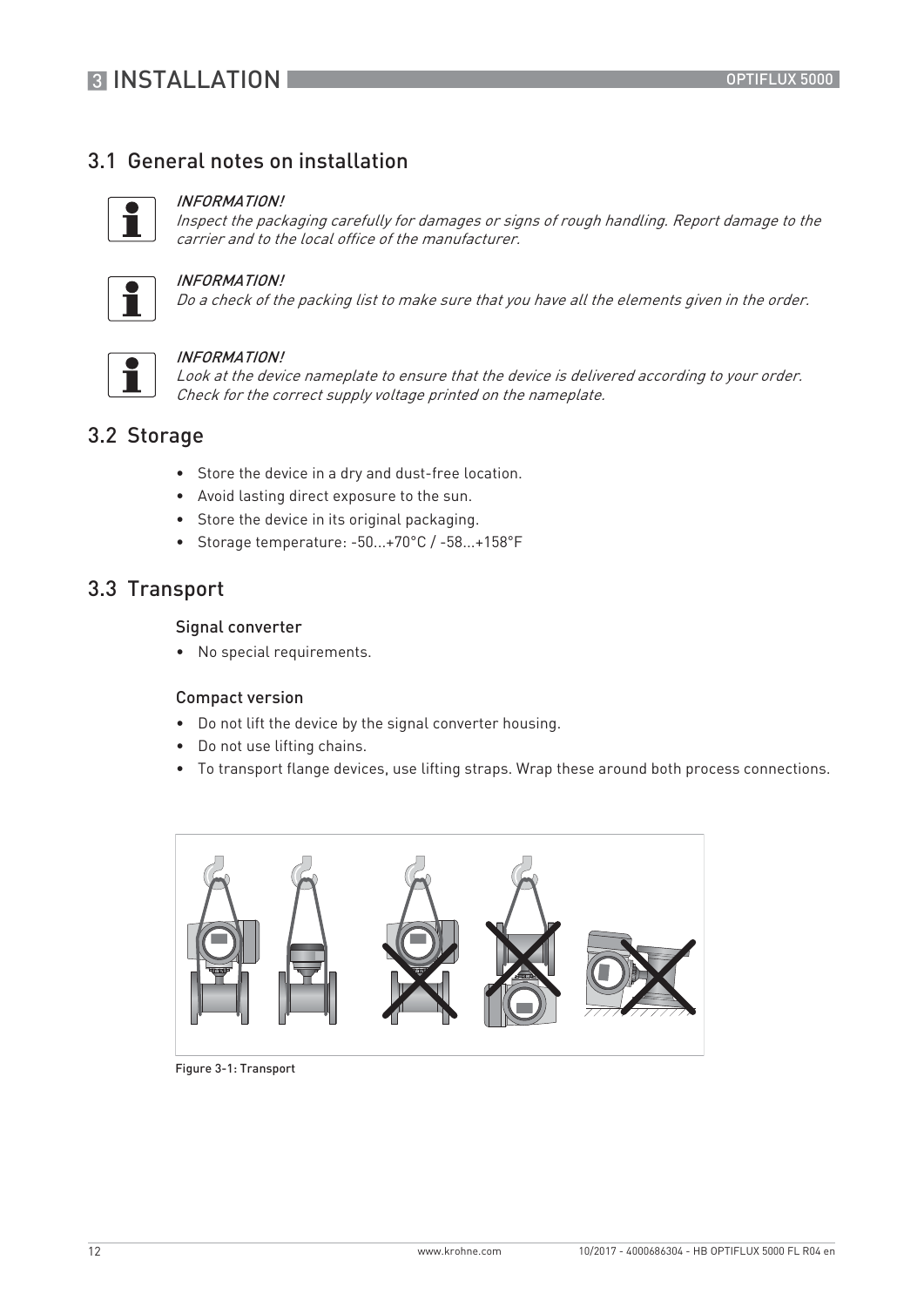# 3.4 General requirements



#### INFORMATION!

The following precautions must be taken to ensure reliable installation. • Make sure that there is adequate space to the sides.

- Protect the signal converter from direct sunlight and install a sun shade if necessary.
- Signal converters installed in control cabinets require adequate cooling, e.g. by fan or heat exchanger.
- Do not expose the signal converter to intense vibration. The flowmeters are tested for a vibration level in accordance with IEC 68-2-64.

# 3.4.1 Vibration



Figure 3-2: Avoid vibrations

## 3.4.2 Magnetic field



Figure 3-3: Avoid magnetic fields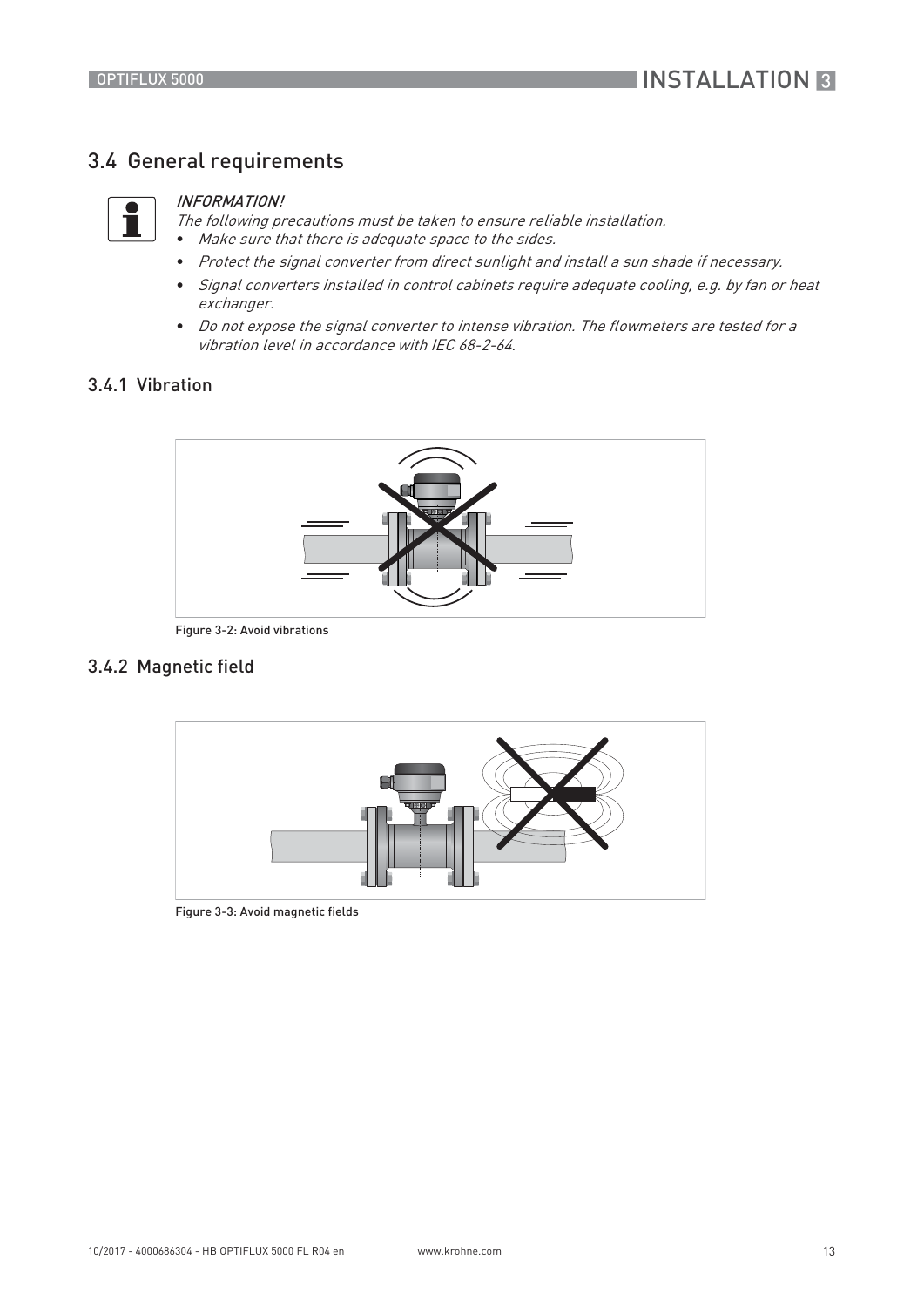# **3 INSTALLATION**

# 3.5 Installation conditions

# 3.5.1 Inlet and outlet

Use straight inlet and outlet pipe sections to prevent flow distortion or swirl, caused by bends and T-sections.



Figure 3-4: Recommended inlet and outlet section 1 Refer to chapter "Bends in 2 or 3 dimensions"  $\overline{2}$   $\geq$  2 DN

## 3.5.2 Bends in 2 or 3 dimensions



Figure 3-5: Inlet when using 2 and/or 3 dimensional bends upstream of the flowmeter

Inlet length: using bends in 2 dimensions:  $\geq$  5 DN; when having bends in 3 dimensions:  $\geq$  10 DN



## INFORMATION!

2 Dimensional bends occur in a vertical plane only, while 3 Dimensional bends occur in both vertical and horizontal plane.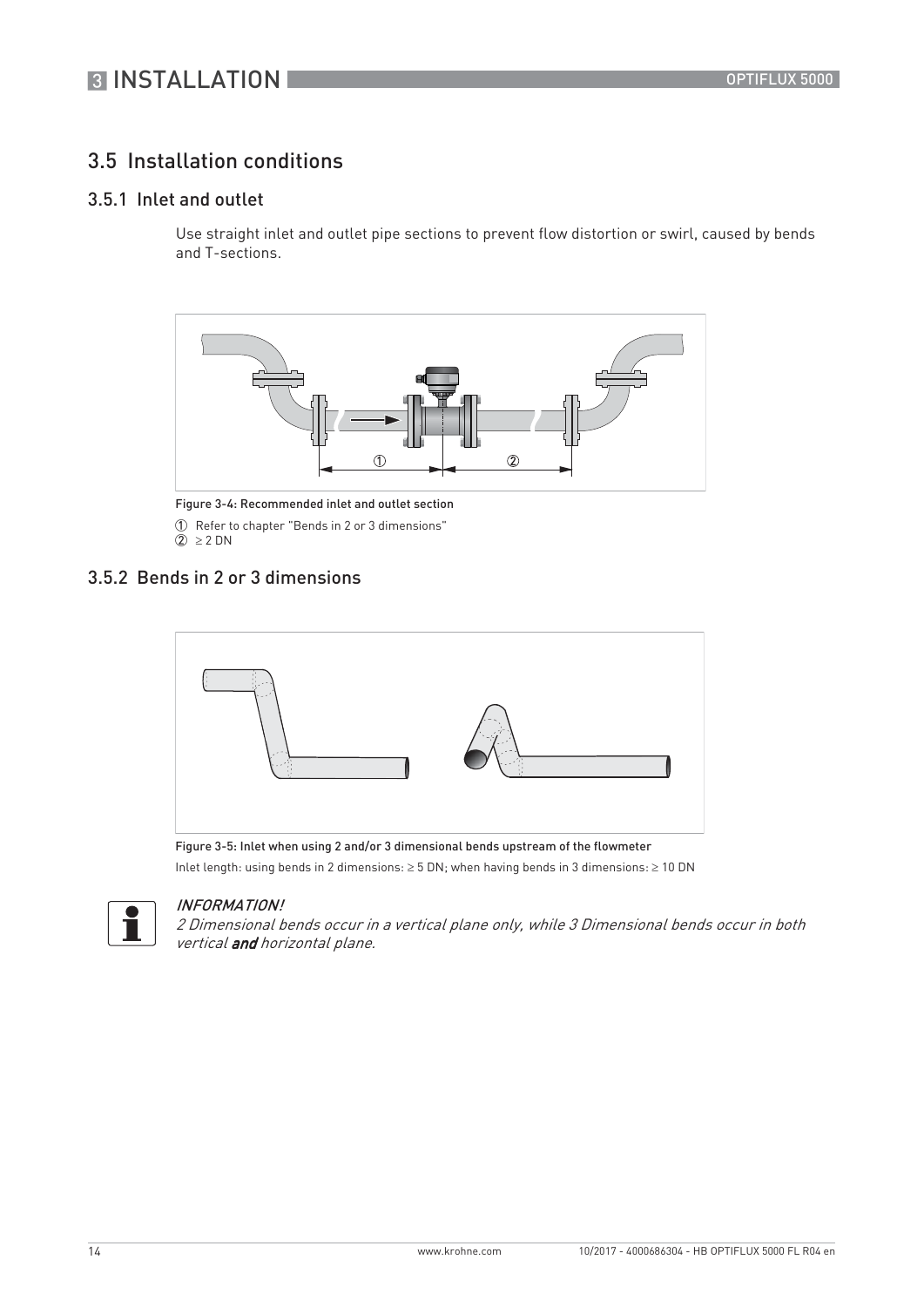# 3.5.3 T-section



Figure 3-6: Distance behind a T-section  $\textcircled{1} \geq 10 \text{ DN}$ 

# 3.5.4 Bends



Figure 3-7: Installation in bending pipes



Figure 3-8: Installation in bending pipes



CAUTION! Avoid draining or partial filling of the flow sensor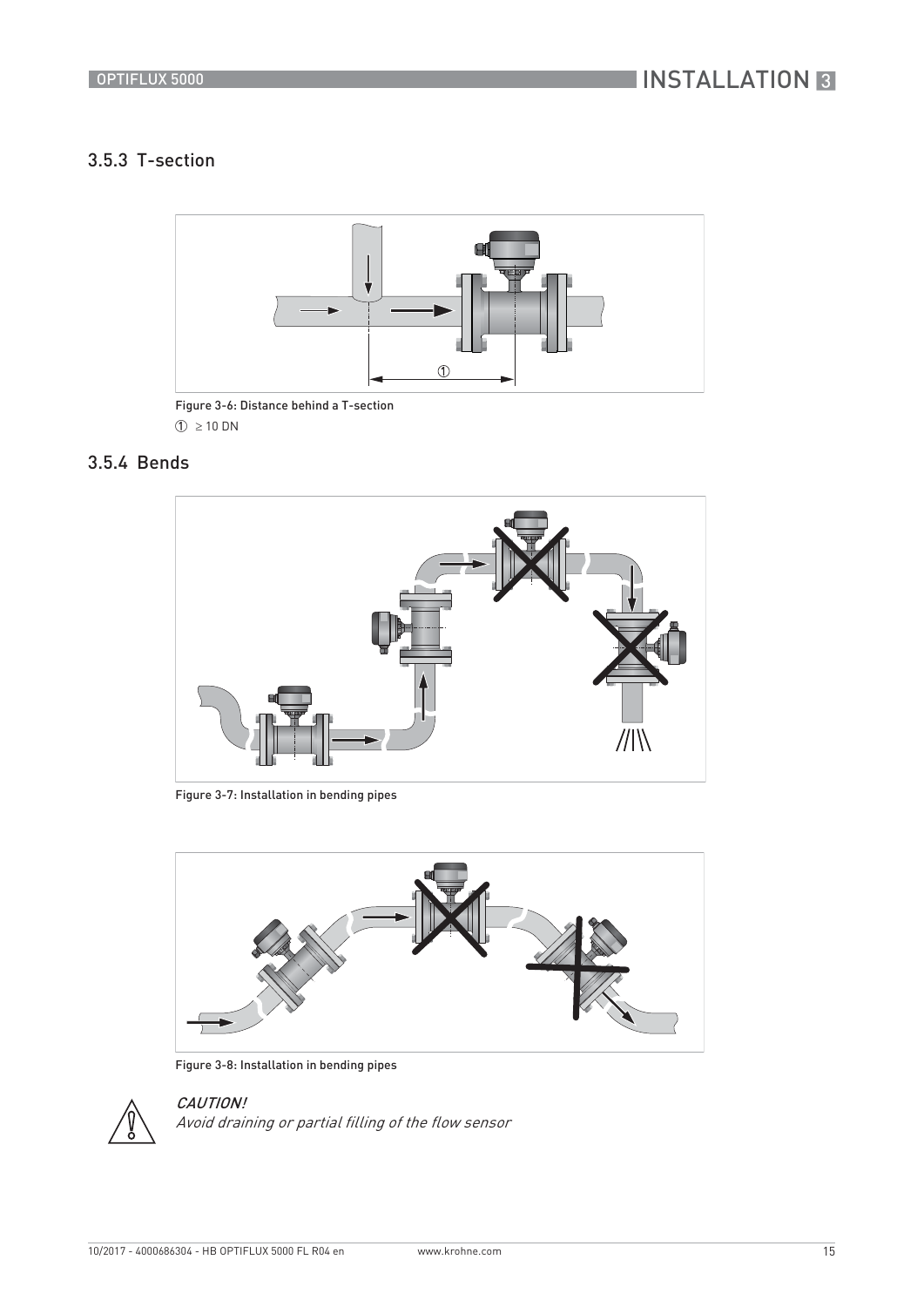# 3.5.5 Open feed or discharge



Figure 3-9: Installation in front of an open discharge

# 3.5.6 Control valve



Figure 3-10: Installation in front of a control valve

# 3.5.7 Pump



Figure 3-11: Installation behind a pump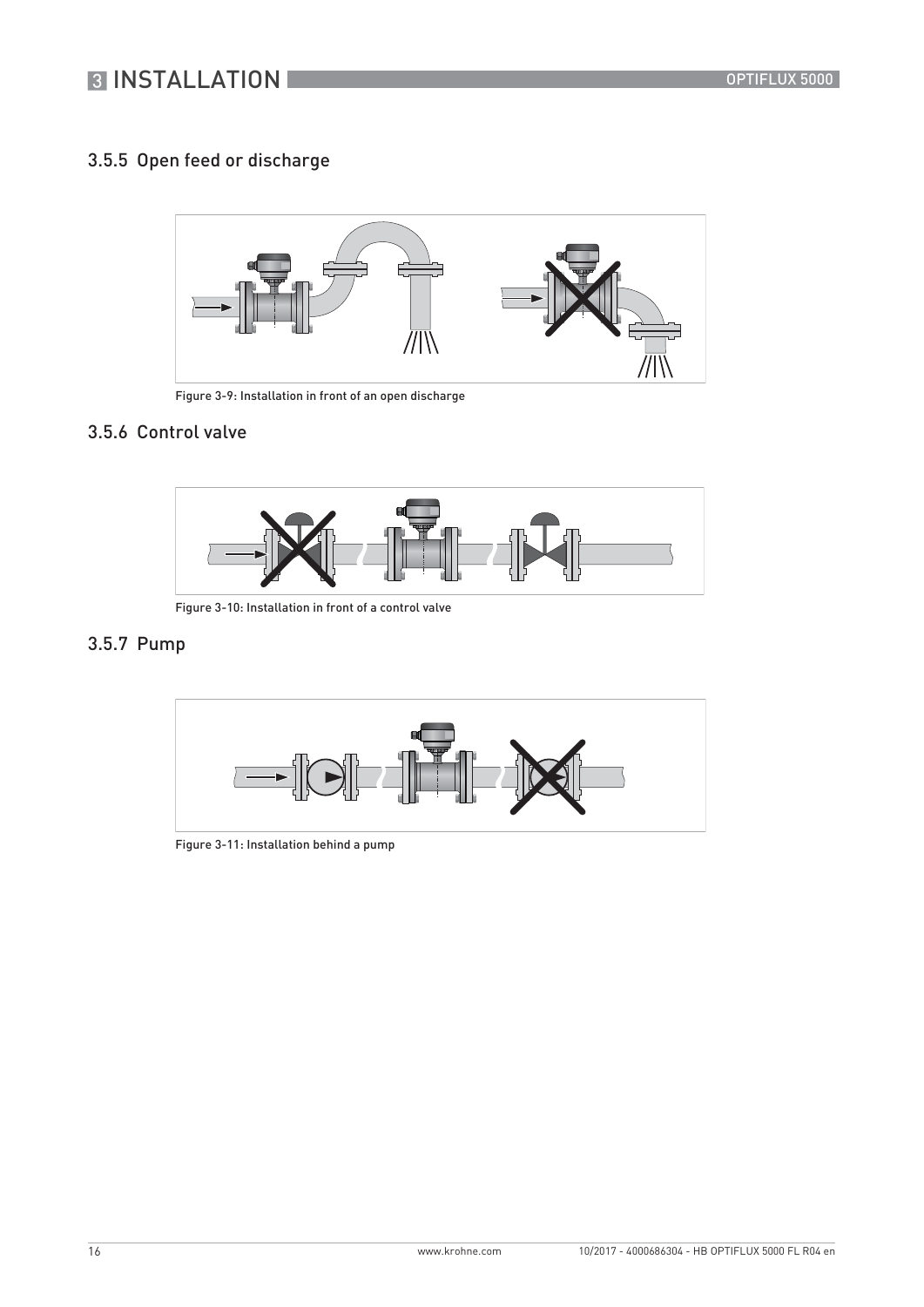# 3.5.8 Air venting and vacuum forces



Figure 3-12: Air venting  $\textcircled{1}\geq$  5 m / 17 ft 2 Air ventilation point



Figure 3-13: Vacuum  $\circled{1} \ge 5$  m / 17 ft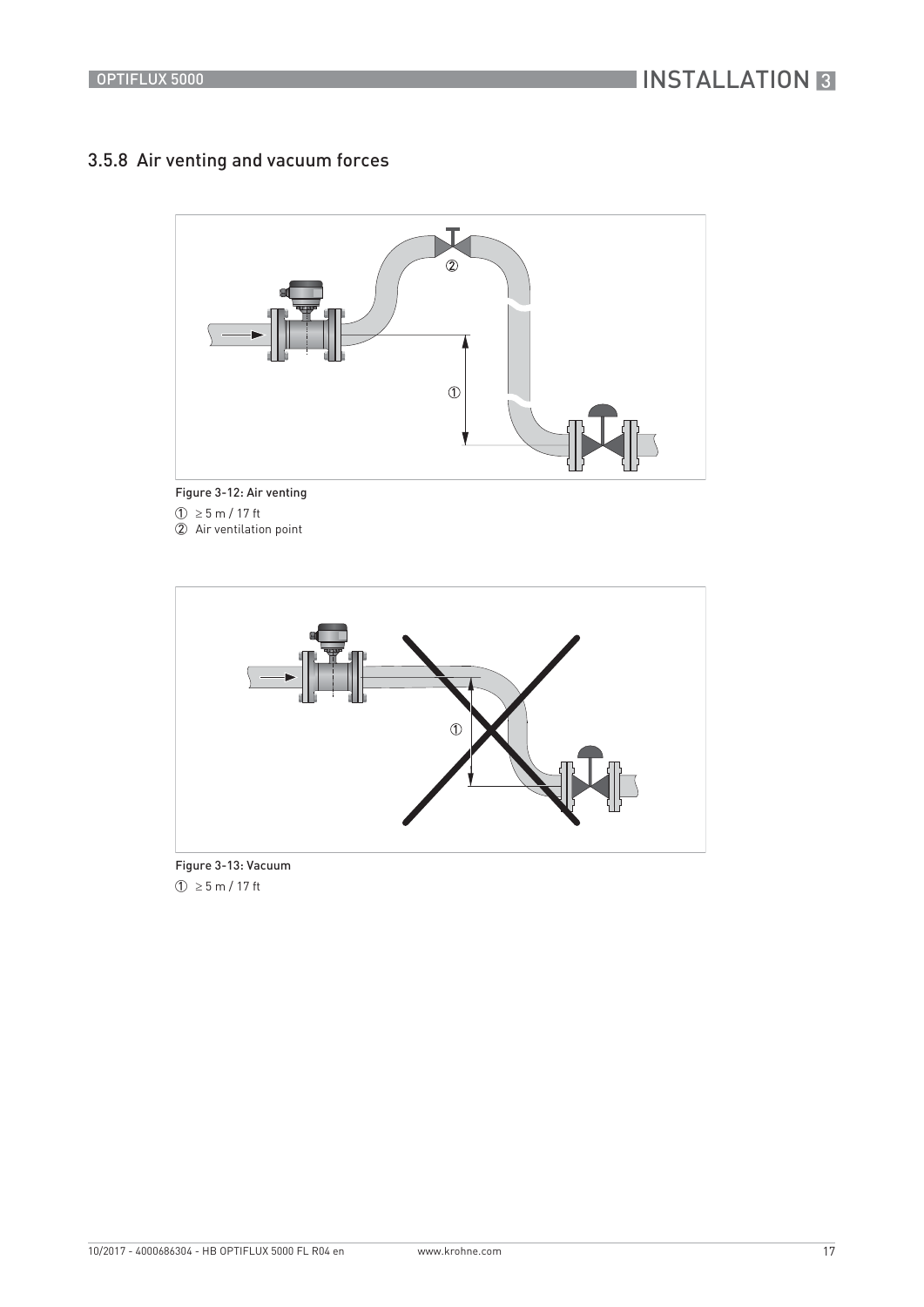# **3 INSTALLATION**

# 3.5.9 Flange deviation



## CAUTION!

Max. permissible deviation of pipe flange faces:  $L_{max}$  -  $L_{min} \leq 0.5$  mm / 0.02"



Figure 3-14: Flange deviation

- $\circled{1}$  L<sub>max</sub>
- $2 L_{min}$

# 3.5.10 Mounting position



Figure 3-15: Mounting position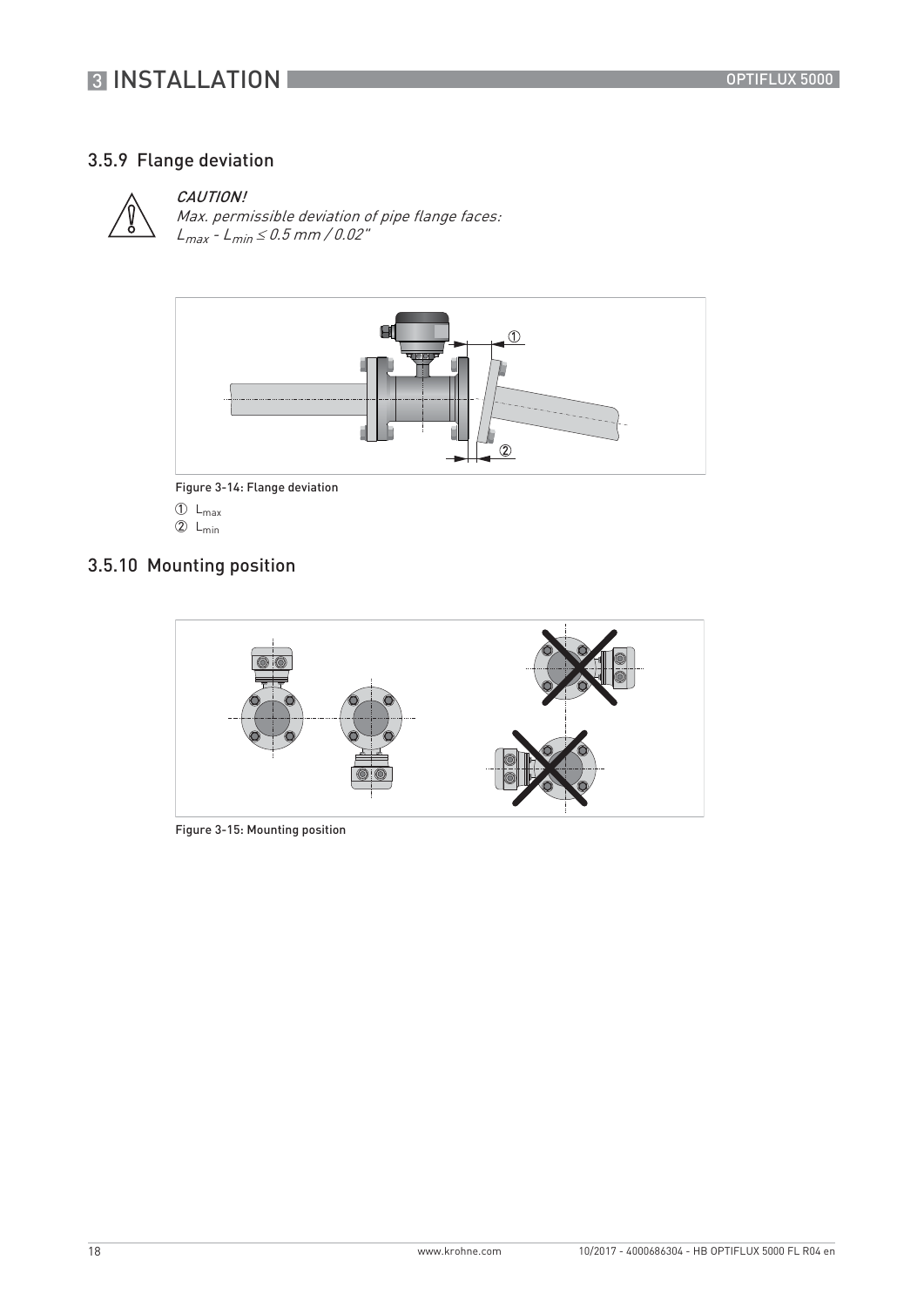# 3.6 Mounting



#### CAUTION!

Please take care to use the proper gasket to prevent damaging the liner of the flowmeter. In general, the use of spiral wound gaskets is not advised, as it could severely damage the liner of the flowmeter.

## 3.6.1 Torques and pressures

## Tighten the bolts in fixed order, see picture:

- Step 1: by hand
- Step 2: approx. 10% of max. torque
- Step 3: approx. 25% of max. torque
- Step 4: approx. 50% of max. torque
- Step 5: approx. 80% of max. torque
- Step 6: 100% of max. torque given in table





## INFORMATION!

Diameters DN80 to DN300 have more bolts than the drawing in the picture above shows. Please continue in the same sequence to tighten the other bolts.



#### CAUTION!

With the instrument, 4 PTFE gaskets are delivered (2 to be used with installation, 2 as spare). There are no other gaskets required.

The specified torque values are dependent on variables (temperature, bolt material, gasket material, lubricants, etc.) which are not within the control of the manufacturer. Therefore the values should be regarded as indicative only.

The torque values in the following tables are based 8.8 bolts and a friction coefficient 0.14.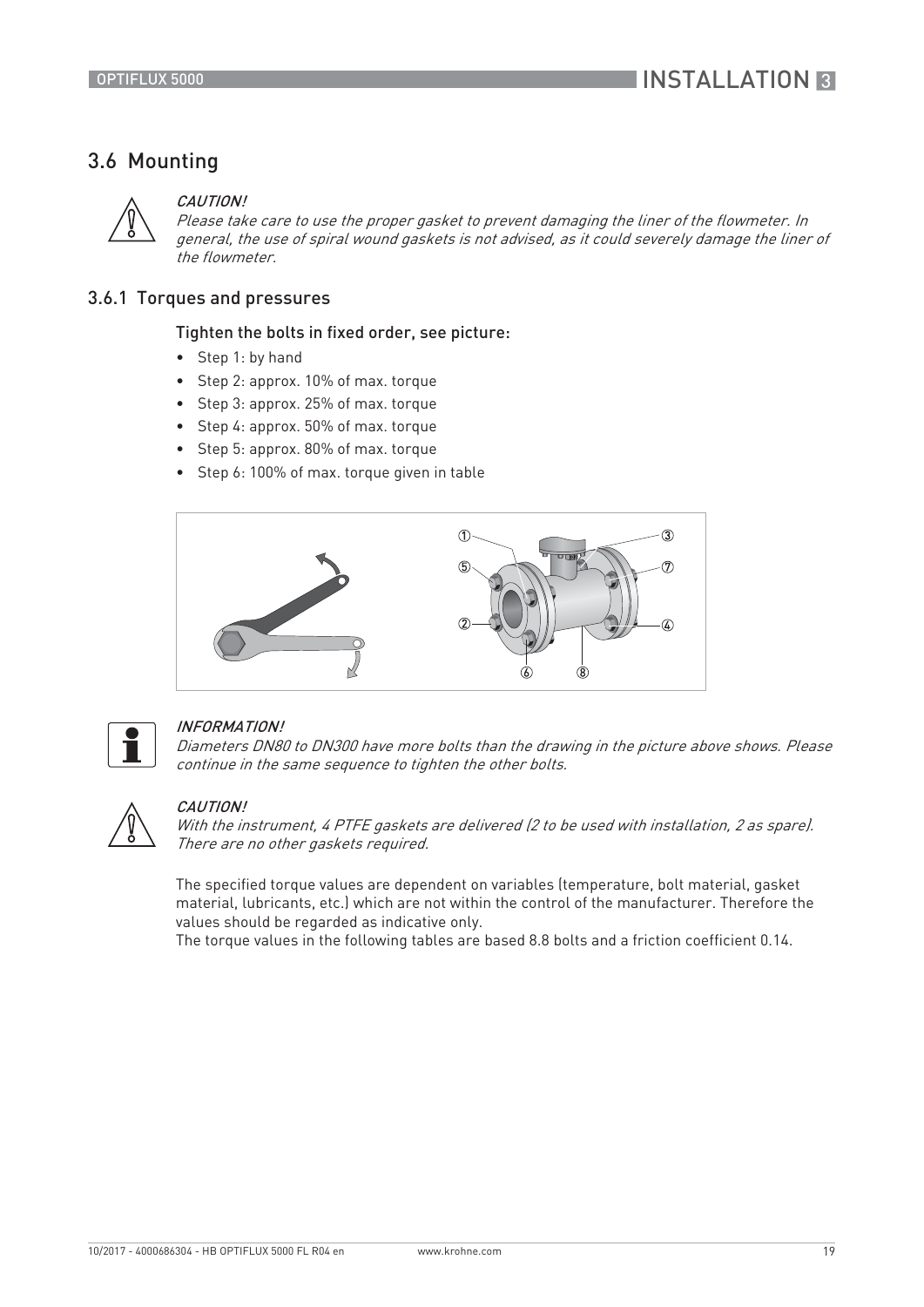## EN 1092-1

| Nominal size | Pressure rating | <b>Bolts</b>     | Recommended torque<br>[Nm] |      |
|--------------|-----------------|------------------|----------------------------|------|
| $DN$ [mm]    |                 |                  | Min.                       | Max. |
| 15           | <b>PN 40</b>    | $4 \times M$ 12  | 50                         | 70   |
| 25           | <b>PN 40</b>    | $4 \times M$ 12  | 50                         | 70   |
| 40           | <b>PN 40</b>    | $4 \times M16$   | 100                        | 175  |
| 50           | <b>PN 40</b>    | $4 \times M16$   | 100                        | 175  |
| 80           | <b>PN 40</b>    | $8 \times M16$   | 100                        | 175  |
| 100          | <b>PN 16</b>    | $8 \times M16$   | 100                        | 175  |
| 150          | <b>PN 16</b>    | $8 \times M$ 20  | 200                        | 340  |
| 200          | <b>PN 10</b>    | $8 \times M$ 20  | 200                        | 340  |
| 250          | <b>PN 10</b>    | $12 \times M$ 20 | 250                        | 340  |
| 300          | <b>PN 10</b>    | $12 \times M$ 20 | 250                        | 340  |

# ASME B 16.5

| <b>Nominal size</b><br>[inch] | <b>Flange class</b><br>[lb] | <b>Bolts</b>      |      | Recommended torque<br>[ftlb] |
|-------------------------------|-----------------------------|-------------------|------|------------------------------|
|                               |                             |                   | Min. | Max.                         |
| 1/2                           | 300                         | $4 \times 1/2$ "  | 40   | 80                           |
|                               | 150 / 300                   | $4 \times 1/2$ "  | 40   | 80                           |
| 11/2                          | 150 / 300                   | $4 \times 1/2$ "  | 60   | 80                           |
| 2                             | 150 / 300                   | $4 \times 5/8"$   | 80   | 160                          |
| 3                             | 150 / 300                   | $4 \times 5/8"$   | 100  | 160                          |
| 4                             | 150                         | $8 \times 5/8"$   | 100  | 160                          |
| 6                             | 150                         | $8 \times 3/4$ "  | 150  | 280                          |
| 8                             | 150                         | $8 \times 3/4$ "  | 200  | 280                          |
| 10                            | 150                         | $12 \times 7/8$ " | 250  | 450                          |
| 12                            | 150                         | 12 x 7/8"         | 300  | 450                          |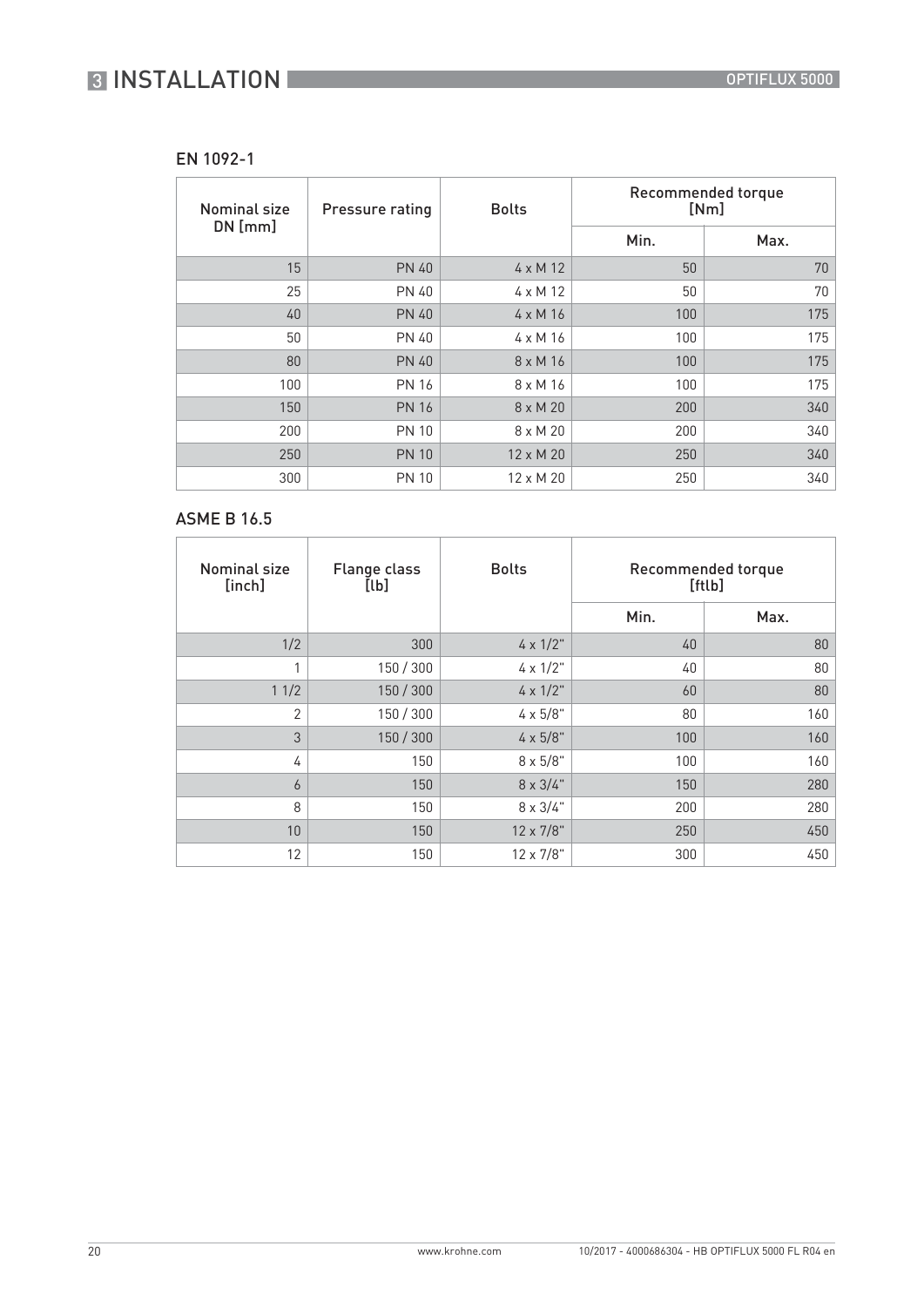# ELECTRICAL CONNECTIONS **44**

# 4.1 Safety instructions



## DANGER!

All work on the electrical connections may only be carried out with the power disconnected. Take note of the voltage data on the nameplate!



## DANGER!

Observe the national regulations for electrical installations!



## DANGER!

For devices used in hazardous areas, additional safety notes apply; please refer to the Ex documentation.

## WARNING<sup>I</sup>

Observe without fail the local occupational health and safety regulations. Any work done on the electrical components of the measuring device may only be carried out by properly trained specialists.



## INFORMATION!

Look at the device nameplate to ensure that the device is delivered according to your order. Check for the correct supply voltage printed on the nameplate.

# 4.2 Grounding



## DANGER!

The device must be grounded in accordance with regulations in order to protect personnel against electric shocks.



#### Figure 4-1: Grounding

1 Metal pipelines, not internally coated. Grounding without grounding rings.



## INFORMATION!

Grounding can be omitted with Virtual Reference (option on IFC 300 converter). For detailed information refer to Virtual reference for IFC 300 (C, W and F version) on page 22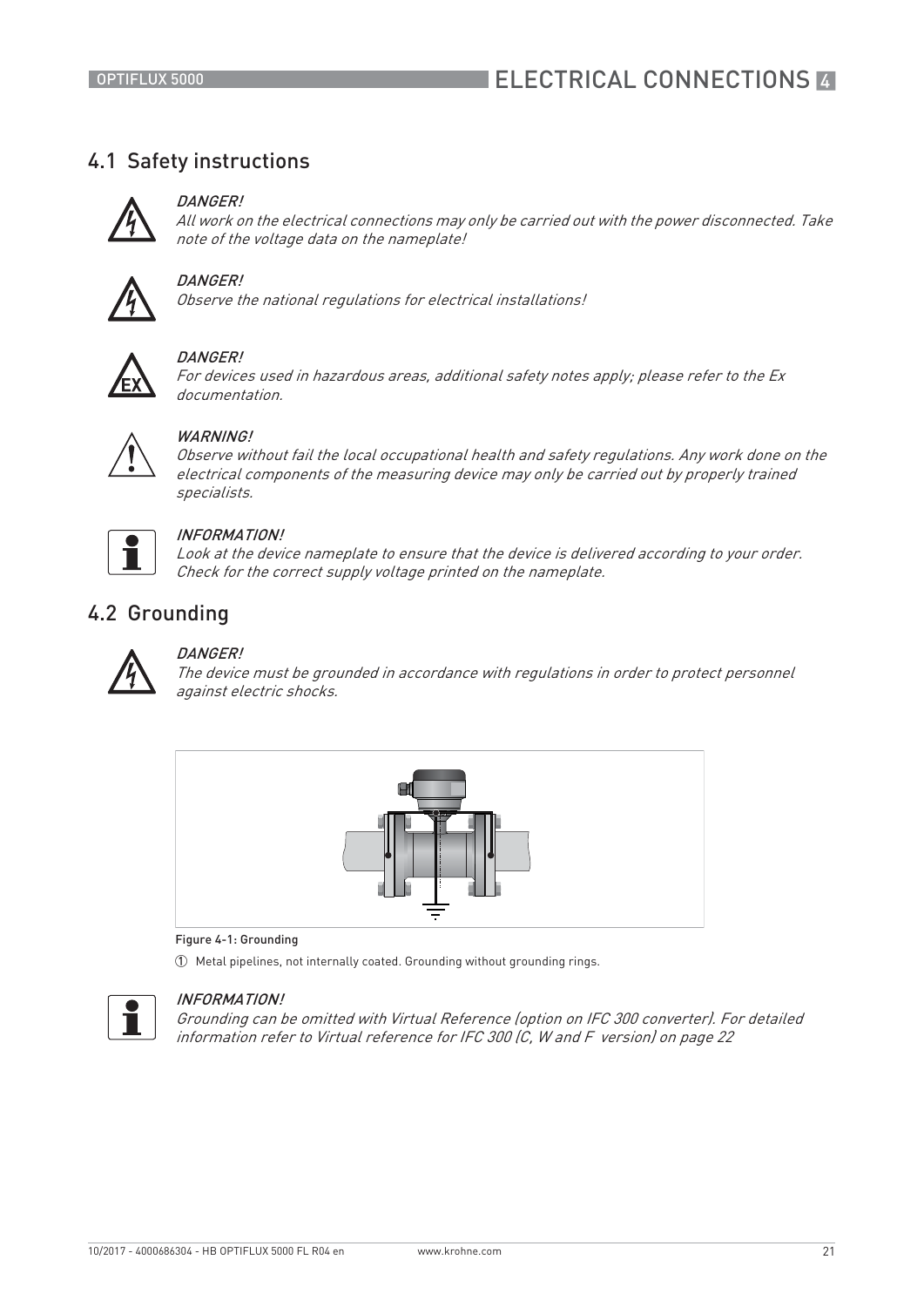# 4.3 Virtual reference for IFC 300 (C, W and F version)



Figure 4-2: Virtual reference

## Minimum requirements:

- Size:  $\ge$  DN10 / 3/8"
- Electrical conductivity:  $\geq 200$  µS/cm
- Signal cable: max. 50 m / 164 ft, type DS

# 4.4 Connection diagrams



#### INFORMATION!

For the connection diagrams please refer to the documentation of the applicable signal converter.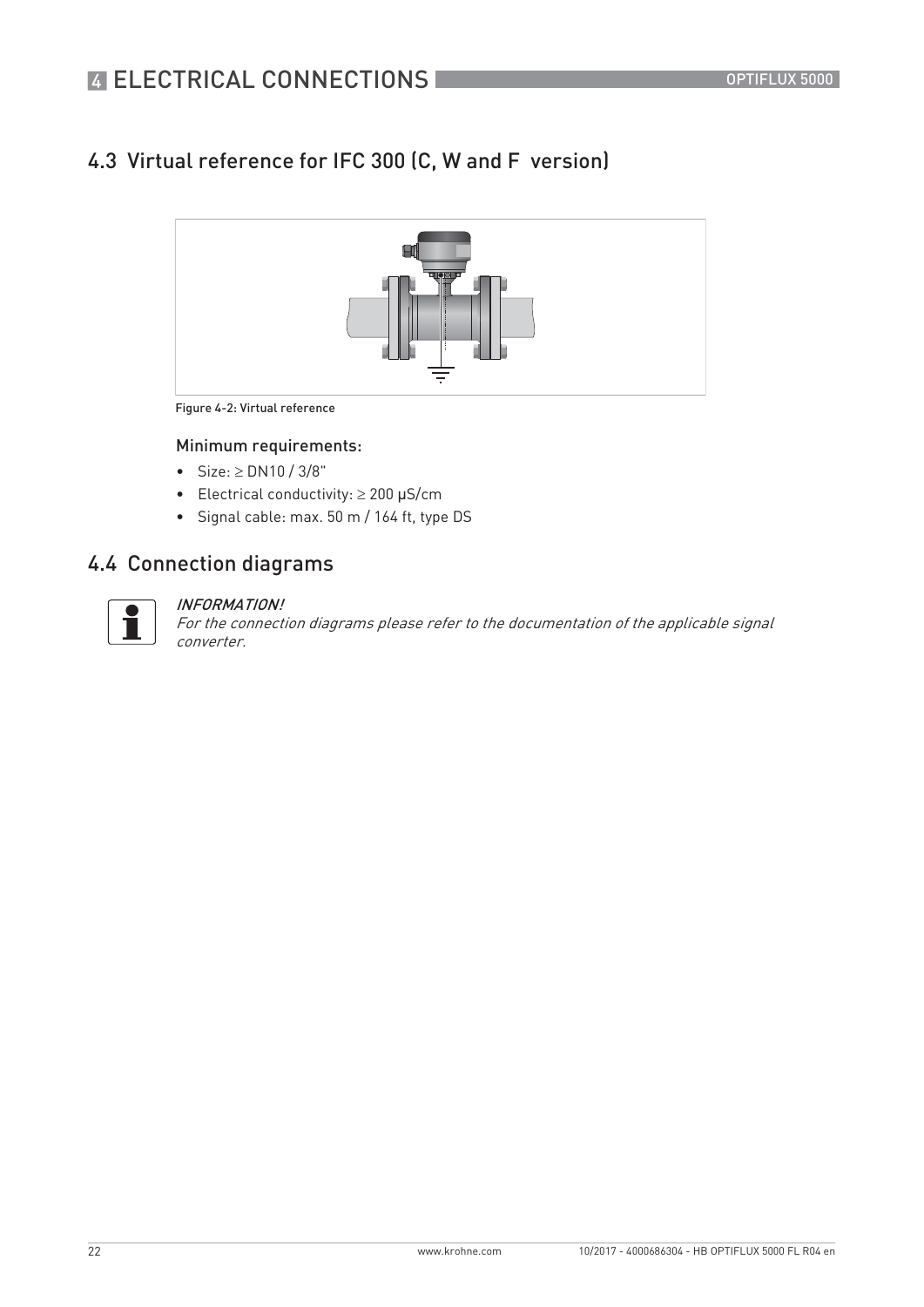# 5.1 Spare parts availability

The manufacturer adheres to the basic principle that functionally adequate spare parts for each device or each important accessory part will be kept available for a period of 3 years after delivery of the last production run for the device.

This regulation only applies to spare parts which are subject to wear and tear under normal operating conditions.

# 5.2 Availability of services

The manufacturer offers a range of services to support the customer after expiration of the warranty. These include repair, maintenance, technical support and training.



#### INFORMATION!

For more precise information, please contact your local sales office.

# 5.3 Repairs

Repairs must be carried out exclusively by the manufacturer or the manufacturer authorised specialist companies.

# 5.4 Returning the device to the manufacturer

## 5.4.1 General information

This device has been carefully manufactured and tested. If installed and operated in accordance with these operating instructions, it will rarely present any problems.



## WARNING!

Should you nevertheless need to return a device for inspection or repair, please pay strict attention to the following points:

- Due to statutory regulations on environmental protection and safeguarding the health and safety of the personnel, the manufacturer may only handle, test and repair returned devices that have been in contact with products without risk to personnel and environment.
- This means that the manufacturer can only service this device if it is accompanied by the following certificate (see next section) confirming that the device is safe to handle.



#### WARNING!

If the device has been operated with toxic, caustic, radioactive, flammable or water-endangering products, you are kindly requested:

- to check and ensure, if necessary by rinsing or neutralising, that all cavities are free from such dangerous substances,
- to enclose a certificate with the device confirming that it is safe to handle and stating the product used.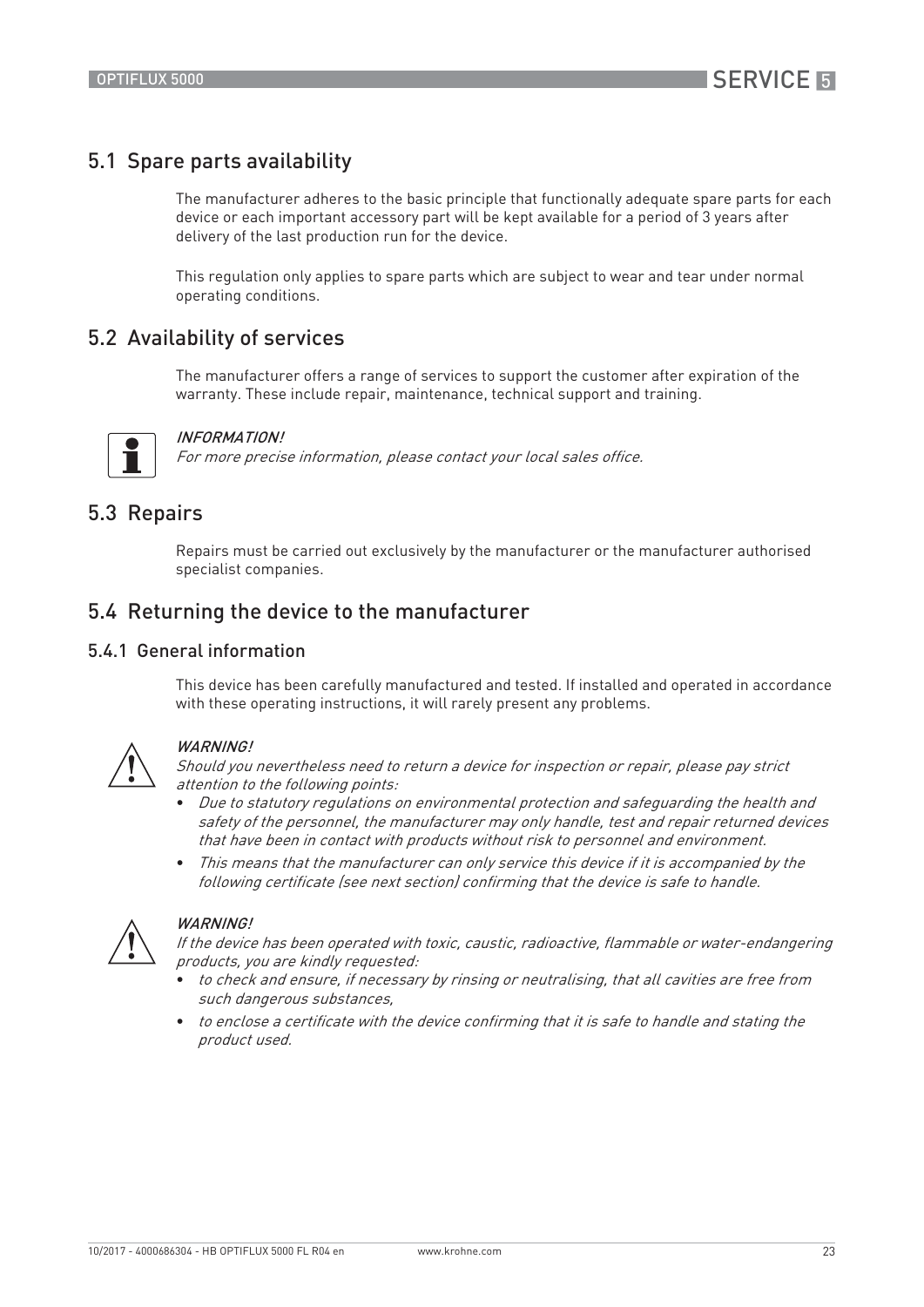# 5.4.2 Form (for copying) to accompany a returned device



# CAUTION!

To avoid any risk for our service personnel, this form has to be accessible from outside of the packaging with the returned device.

| Company:                                                                                                                                         |                                                                 | Address:                                                                  |
|--------------------------------------------------------------------------------------------------------------------------------------------------|-----------------------------------------------------------------|---------------------------------------------------------------------------|
| Department:                                                                                                                                      |                                                                 | Name:                                                                     |
| Tel. no.:                                                                                                                                        |                                                                 | Fax no. and/or Email address:                                             |
| Manufacturer's order no, or serial no.:                                                                                                          |                                                                 |                                                                           |
| The device has been operated with the following medium:                                                                                          |                                                                 |                                                                           |
| This medium is:                                                                                                                                  | radioactive                                                     |                                                                           |
|                                                                                                                                                  |                                                                 | water-hazardous                                                           |
|                                                                                                                                                  | toxic                                                           |                                                                           |
|                                                                                                                                                  | caustic                                                         |                                                                           |
|                                                                                                                                                  | flammable                                                       |                                                                           |
|                                                                                                                                                  |                                                                 | We checked that all cavities in the device are free from such substances. |
|                                                                                                                                                  | We have flushed out and neutralized all cavities in the device. |                                                                           |
| We hereby confirm that there is no risk to persons or the environment through any residual media contained in the<br>device when it is returned. |                                                                 |                                                                           |
| Date:                                                                                                                                            |                                                                 | Signature:                                                                |
| Stamp:                                                                                                                                           |                                                                 |                                                                           |

# 5.5 Disposal



#### LEGAL NOTICE!

Disposal must be carried out in accordance with legislation applicable in your country.

#### Separate collection of WEEE (Waste Electrical and Electronic Equipment) in the European Union:



According to the directive 2012/19/EU, the monitoring and control instruments marked with the WEEE symbol and reaching their end-of-life must not be disposed of with other waste. The user must dispose of the WEEE to a designated collection point for the recycling of WEEE or send them back to our local organisation or authorised representative.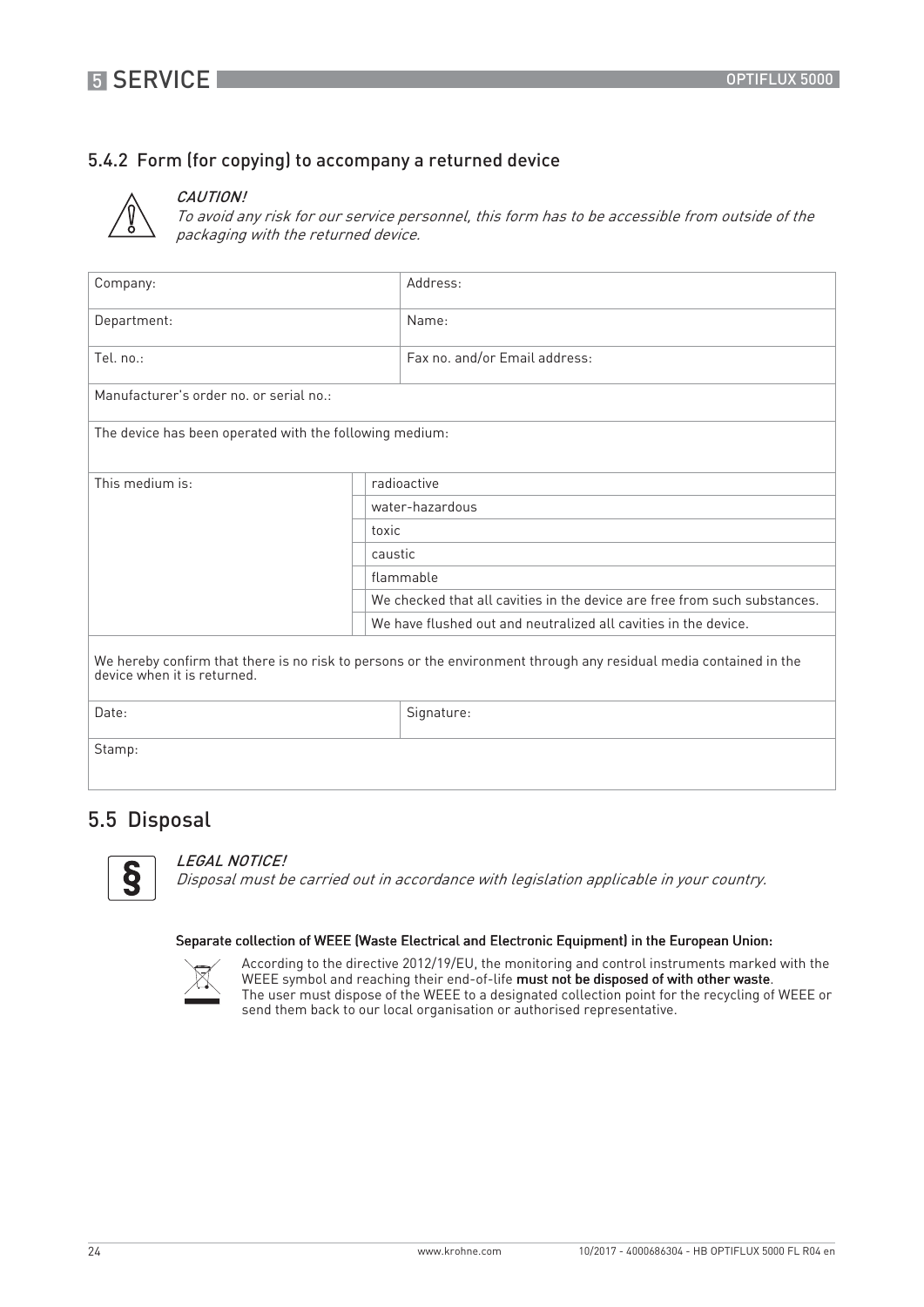# 6.1 Measuring principle

An electrically conductive fluid flows inside an electrically insulated pipe through a magnetic field. This magnetic field is generated by a current, flowing through a pair of field coils. Inside of the fluid, a voltage U is generated:  $U = v * k * B * D$ 

in which: v = mean flow velocity k = factor correcting for geometry B = magnetic field strength

D = inner diameter of flowmeter

The signal voltage U is picked off by electrodes and is proportional to the mean flow velocity v and thus the flow rate Q. A signal converter is used to amplify the signal voltage, filter it and convert it into signals for totalizing, recording and output processing.



Figure 6-1: Measuring principle

- 1 Field coils
- 2 Magnetic field
- 3 Electrodes
- $\widetilde{\Phi}$  Induced voltage (proportional to flow velocity)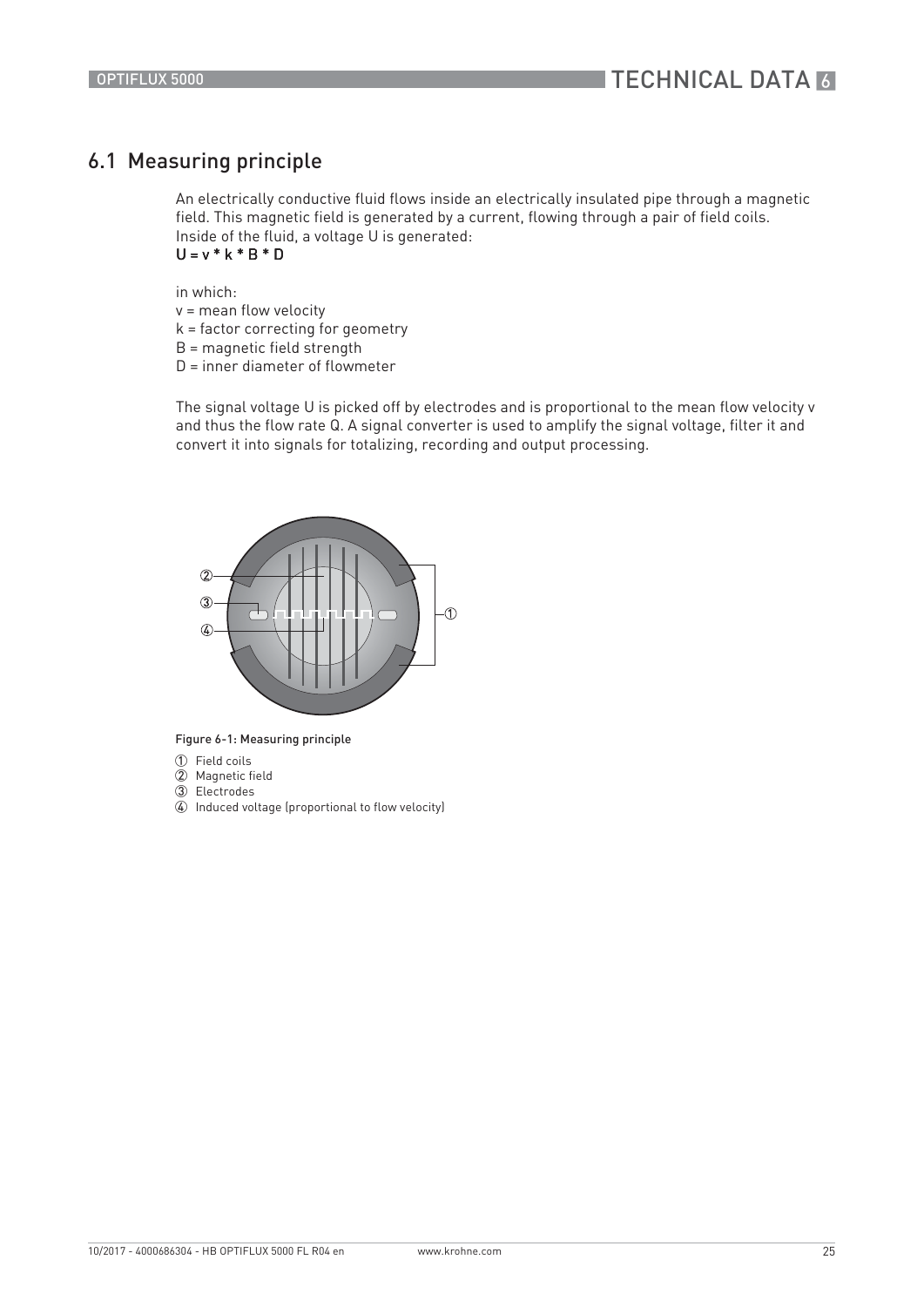# 6.2 Technical data



#### INFORMATION!

- The following data is provided for general applications. If you require data that is more relevant to your specific application, please contact us or your local sales office.
- Additional information (certificates, special tools, software,...) and complete product documentation can be downloaded free of charge from the website (Downloadcenter).

#### Measuring system

| Measuring principle         | Faraday's law of induction                                        |  |  |
|-----------------------------|-------------------------------------------------------------------|--|--|
| Application range           | Electrically conductive fluids                                    |  |  |
| Measured value              |                                                                   |  |  |
| Primary measured value      | Flow velocity                                                     |  |  |
| Secondary measured<br>value | Volume flow, mass flow, electrical conductivity, coil temperature |  |  |

#### Design

| Features             | Flanged version with optimized flow tube.                                                                                                                                                                               |
|----------------------|-------------------------------------------------------------------------------------------------------------------------------------------------------------------------------------------------------------------------|
| Modular construction | The measurement system consists of a flow sensor and a signal converter. It<br>is available as compact and as separate version. More information about the signal converter can be found in the relevant documentation. |
| Compact version      | With IFC 050 signal converter : OPTIFLUX 5050 C                                                                                                                                                                         |
|                      | With IFC 100 signal converter : OPTIFLUX 5100 C                                                                                                                                                                         |
|                      | With IFC 300 signal converter : OPTIFLUX 5300 C                                                                                                                                                                         |
| Remote version       | In wall (W) mount version with IFC 050 converter : OPTIFLUX 5050 W                                                                                                                                                      |
|                      | In wall (W) mount version with IFC 100 converter: OPTIFLUX 5100 W                                                                                                                                                       |
|                      | In field (F), wall (W) or rack (R) mount version with IFC 300 converter:<br>OPTIFLUX 5300 F. W or R                                                                                                                     |
| Nominal diameter     | DN15300 / 1/212"                                                                                                                                                                                                        |

#### Measuring accuracy

| Maximum measuring   | IFC 050: down to 0.5% of the measured value ±1 mm/s                     |  |
|---------------------|-------------------------------------------------------------------------|--|
| error               | IFC 100: down to 0.3% of the measured value $\pm 1$ mm/s                |  |
|                     | IFC 300: down to 0.15% of the measured value $\pm 1$ mm/s               |  |
|                     | The maximum measuring error depends on the installation conditions.     |  |
|                     | For detailed information refer to <i>Measuring accuracy</i> on page 36. |  |
| Repeatability       | ±0.1% of MV, minimum 1 mm/s                                             |  |
| Long term stability | $±0.1\%$ of MV                                                          |  |
| Special calibration | On request                                                              |  |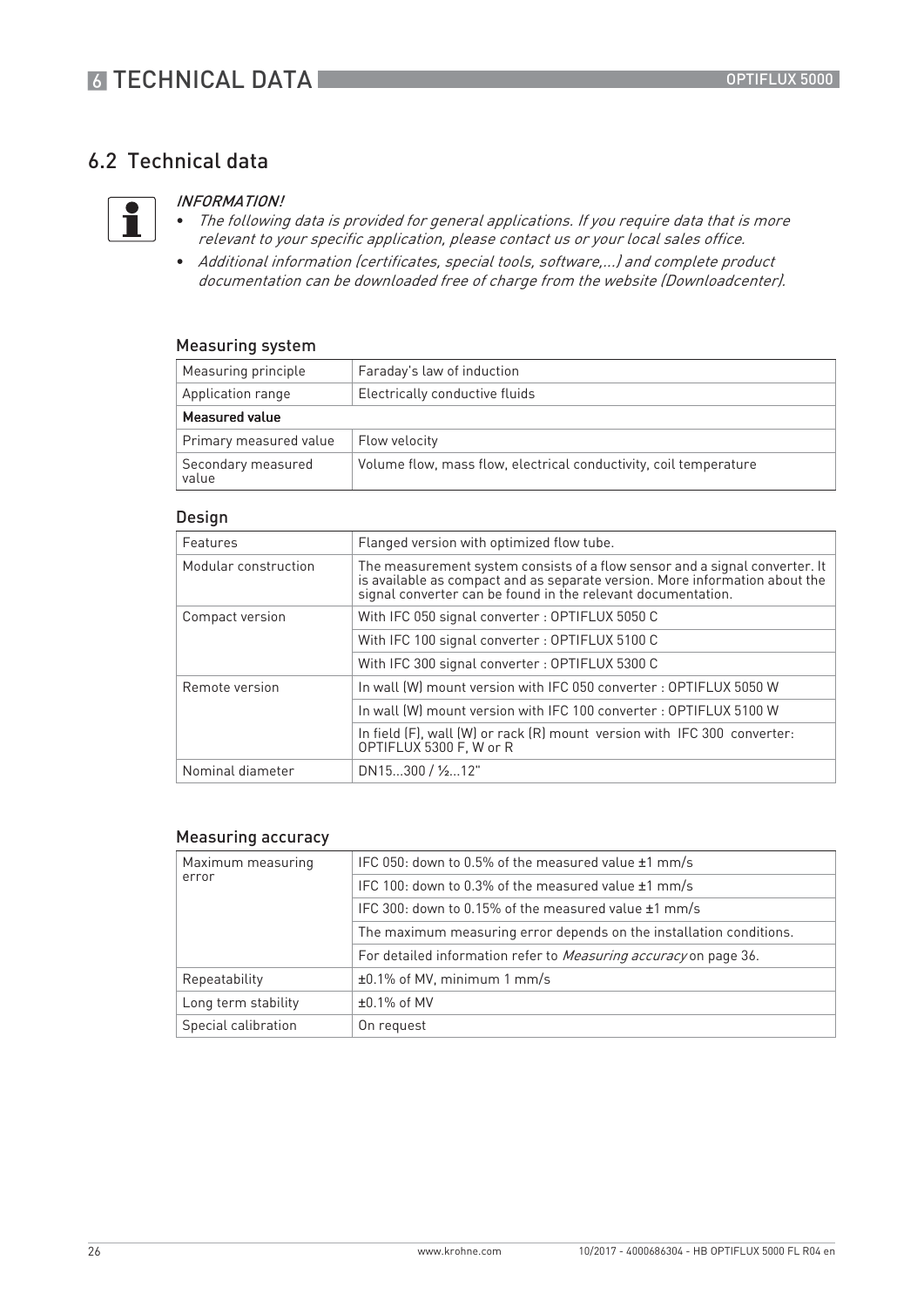# Operating conditions

| <b>Temperature</b>                           |                                                                                                              |  |  |
|----------------------------------------------|--------------------------------------------------------------------------------------------------------------|--|--|
| Process temperature                          | Compact version: -40+140°C / -40+284°F                                                                       |  |  |
|                                              | Remote version: -40+180°C / -40+356°F                                                                        |  |  |
|                                              | For Ex versions different temperatures are valid.<br>Please check the relevant Ex documentation for details. |  |  |
| Maximum temperature<br>change (shock)        | DN2.525 / 1/101": < 3 K/s                                                                                    |  |  |
| Ambient temperature                          | Standard: -40+65°C / -40+149°F                                                                               |  |  |
|                                              | Option: stanless steel version -40+55°C /-40+130°F                                                           |  |  |
|                                              | For Ex versions different temperatures are valid.<br>Please check the relevant Ex documentation for details. |  |  |
|                                              | Protect electronics against self-heating at ambient temperatures above +55°C / +131°F.                       |  |  |
| Storage temperature                          | $-50+70^{\circ}C/ -58+158^{\circ}F$                                                                          |  |  |
| <b>Measurement range</b>                     | $-12+12$ m/s / $-40+40$ ft/s                                                                                 |  |  |
| Pressure                                     |                                                                                                              |  |  |
| Ambient                                      | Atmospheric                                                                                                  |  |  |
| Nominal flange pressure                      | Standard:                                                                                                    |  |  |
| EN 1092-1                                    | DN200300: PN10                                                                                               |  |  |
|                                              | DN100150: PN16                                                                                               |  |  |
|                                              | DN1580: PN40                                                                                                 |  |  |
|                                              |                                                                                                              |  |  |
| <b>ASME B16.5</b>                            | Standard:                                                                                                    |  |  |
|                                              | $112"$ : 150 lb                                                                                              |  |  |
|                                              | $1/2$ ": 300 lb                                                                                              |  |  |
|                                              | Option:                                                                                                      |  |  |
|                                              | 1", 2", 3": 300 lb                                                                                           |  |  |
| Vacuum load                                  | $0$ mbar / $0$ psi                                                                                           |  |  |
| Pressure ranges for                          | Pressure resistant up to 40 bar / 580 psi                                                                    |  |  |
| secondary containment                        | Burst pressure up to approx. 160 bar / 2320 psi                                                              |  |  |
| <b>Chemical properties</b>                   |                                                                                                              |  |  |
| Physical condition                           | Conductive liquids                                                                                           |  |  |
| Electrical conductivity                      | Non water:                                                                                                   |  |  |
|                                              | DN25300 / 112": $\geq$ 1 µS/cm                                                                               |  |  |
|                                              | DN15 / $1/2$ ": $\geq$ 5 µS/cm                                                                               |  |  |
|                                              | Demineralised cold water:                                                                                    |  |  |
|                                              | DN15300 / $1/212$ ": $\geq 20 \mu$ S/cm                                                                      |  |  |
| Permissible gas content<br><i>(volume)</i>   | IFC 050 : $\leq$ 3%<br>IFC100 and IFC 300 : ≤ 5%                                                             |  |  |
| Permissible solid content<br><i>(volume)</i> | IFC 050 and IFC 100 : $\leq$ 10%                                                                             |  |  |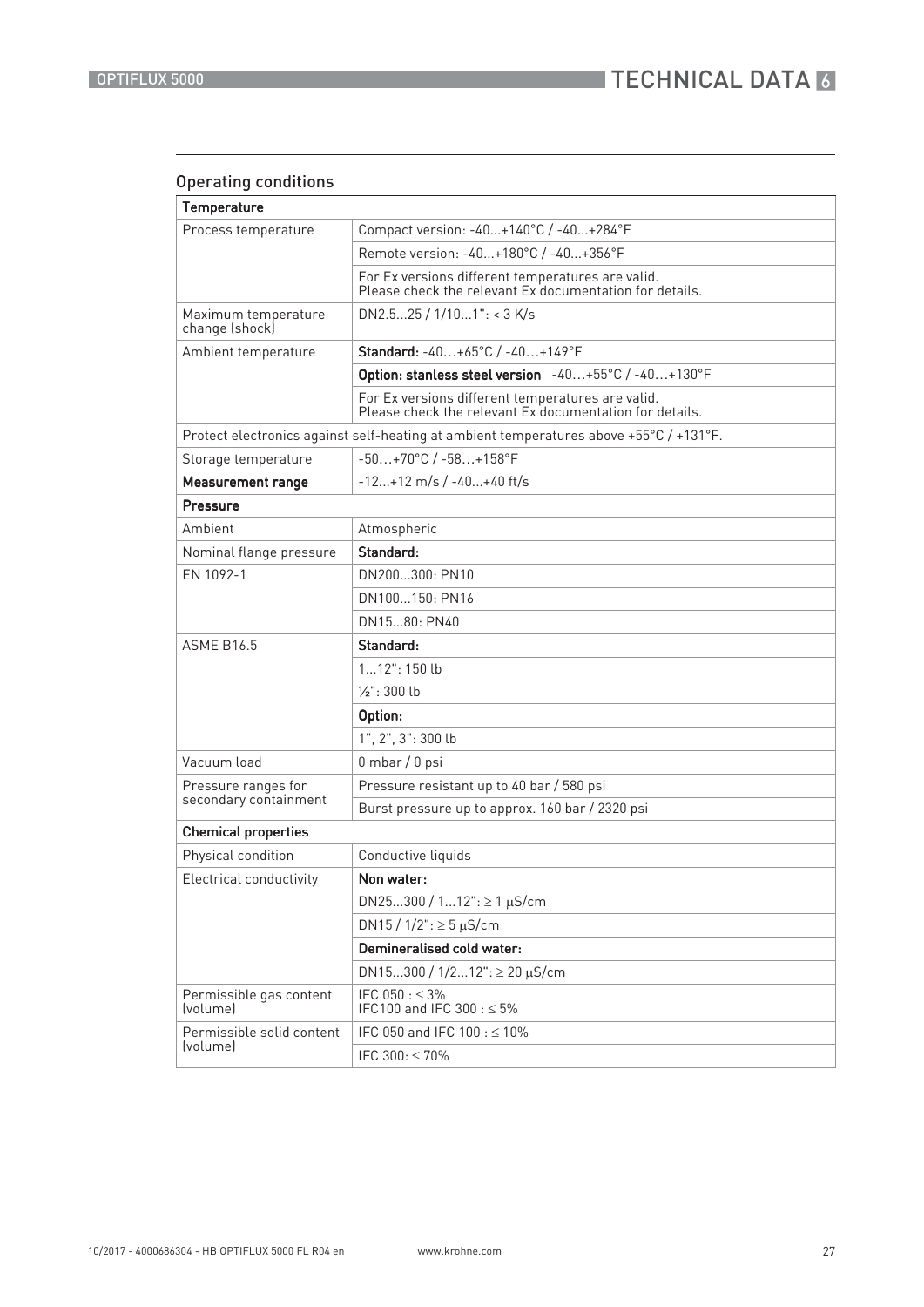# **6 TECHNICAL DATA**

# Installation conditions

| Installation           | Assure that the flow sensor is always fully filled.                         |  |
|------------------------|-----------------------------------------------------------------------------|--|
|                        | For detailed information refer to <i>Installation</i> on page 12.           |  |
| Flow direction         | Forward and reverse.                                                        |  |
|                        | Arrow on flow sensor indicates positive flow direction.                     |  |
| Inlet run              | $\geq$ 5 DN (without disturbing flow, after a single 90 $^{\circ}$ bend)    |  |
|                        | $\geq$ 10 DN (after a double bend = 2x 90°)                                 |  |
| Outlet run             | $\geq 2$ DN                                                                 |  |
| Dimensions and weights | For detailed information refer to <i>Dimensions and weights</i> on page 31. |  |

## Materials

| Sensor housing         | DN15100 / 1/24": stainless steel AISI 316 (1.4408)    |  |  |
|------------------------|-------------------------------------------------------|--|--|
|                        | DN150300 / 612": sheet steel (carbon steel)           |  |  |
| Measuring tube         | ceramic                                               |  |  |
| Connection box         | Standard: polyurethane coated die-cast aluminium      |  |  |
| (only remote versions) | Option: stainless steel                               |  |  |
| Grounding rings        | Standard:                                             |  |  |
|                        | Not included                                          |  |  |
|                        | Option:                                               |  |  |
|                        | Virtual reference: only with IFC 300 signal converter |  |  |
| Gaskets                | PTFE, white                                           |  |  |
|                        | Option: filled PTFE, blue                             |  |  |
| Measuring electrodes   | Standard:                                             |  |  |
|                        | Cermet                                                |  |  |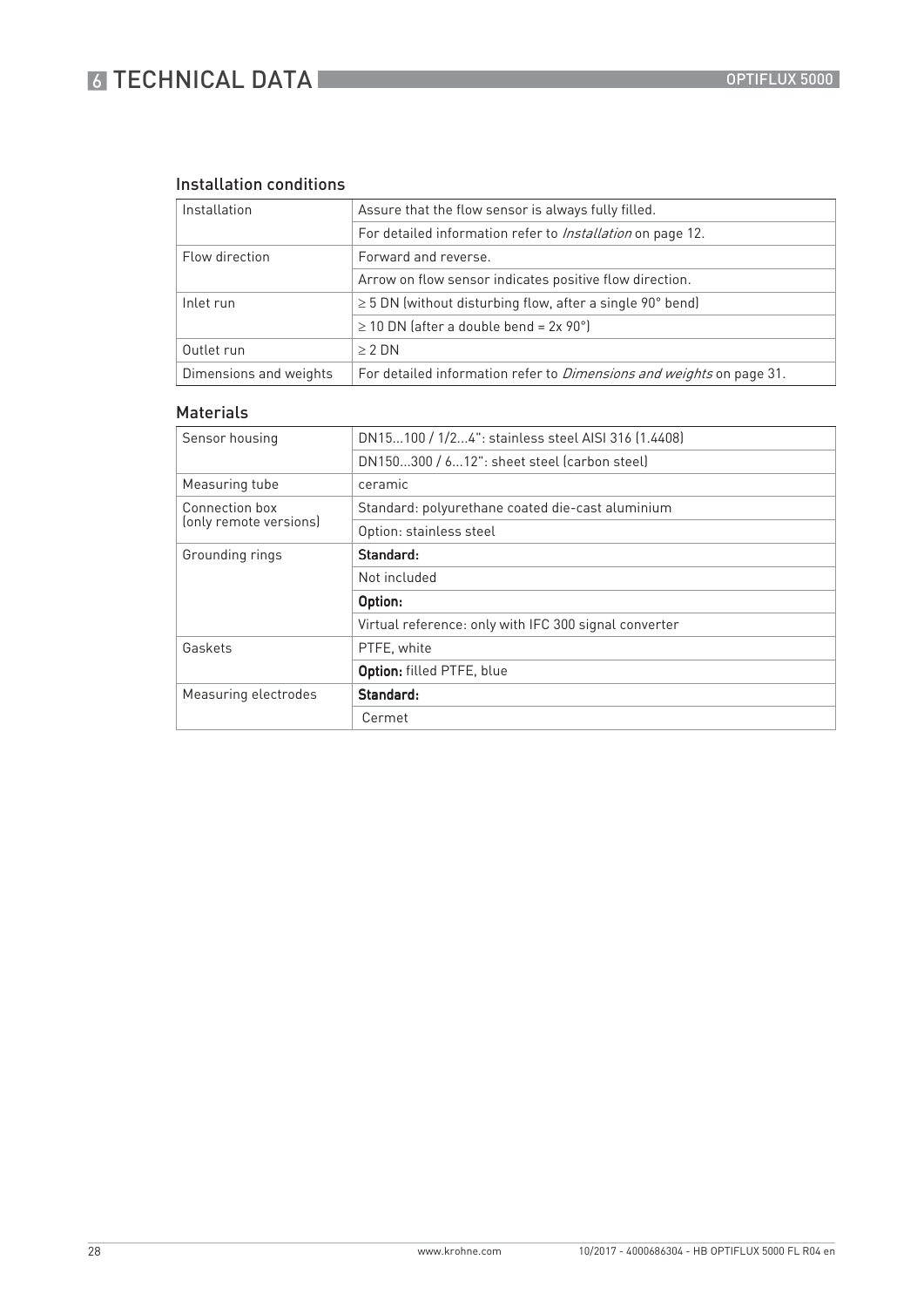## Process connections

| EN 1092-1 | DN200300: PN10              |  |  |
|-----------|-----------------------------|--|--|
|           | DN100150: PN16              |  |  |
|           | DN1580: PN40                |  |  |
| ASME      | Standard:                   |  |  |
|           | $112"$ : 150 lb             |  |  |
|           | $\frac{1}{2}$ : 300 lb      |  |  |
|           | Option:                     |  |  |
|           | $1"$ , $2"$ , $3"$ : 300 lb |  |  |

## Electrical connections

| For full detail; see the relevant documentation of the signal converter |                                                                                                                                         |  |  |  |  |
|-------------------------------------------------------------------------|-----------------------------------------------------------------------------------------------------------------------------------------|--|--|--|--|
| <b>Signal cable</b> for remote systems only.                            |                                                                                                                                         |  |  |  |  |
| Type A (DS)                                                             | In combination with the IFC 050, IFC 100 and IFC 300 signal converter                                                                   |  |  |  |  |
|                                                                         | Standard cable, double shielded.<br>Max. length: 600 m / 1950 ft (dep. on electrical conductivity and measuring<br>sensor).             |  |  |  |  |
| Type B (BTS)                                                            | Only in combination with the IFC 300 signal converter                                                                                   |  |  |  |  |
|                                                                         | Optional cable, triple shielded.<br>Max. length: 600 m / 1950 ft (dep. on electrical conductivity and measuring<br>sensor).             |  |  |  |  |
| 1/0                                                                     | For more details of the I/O options, including data streams and protocols,<br>see technical datasheet of the relevant signal converter. |  |  |  |  |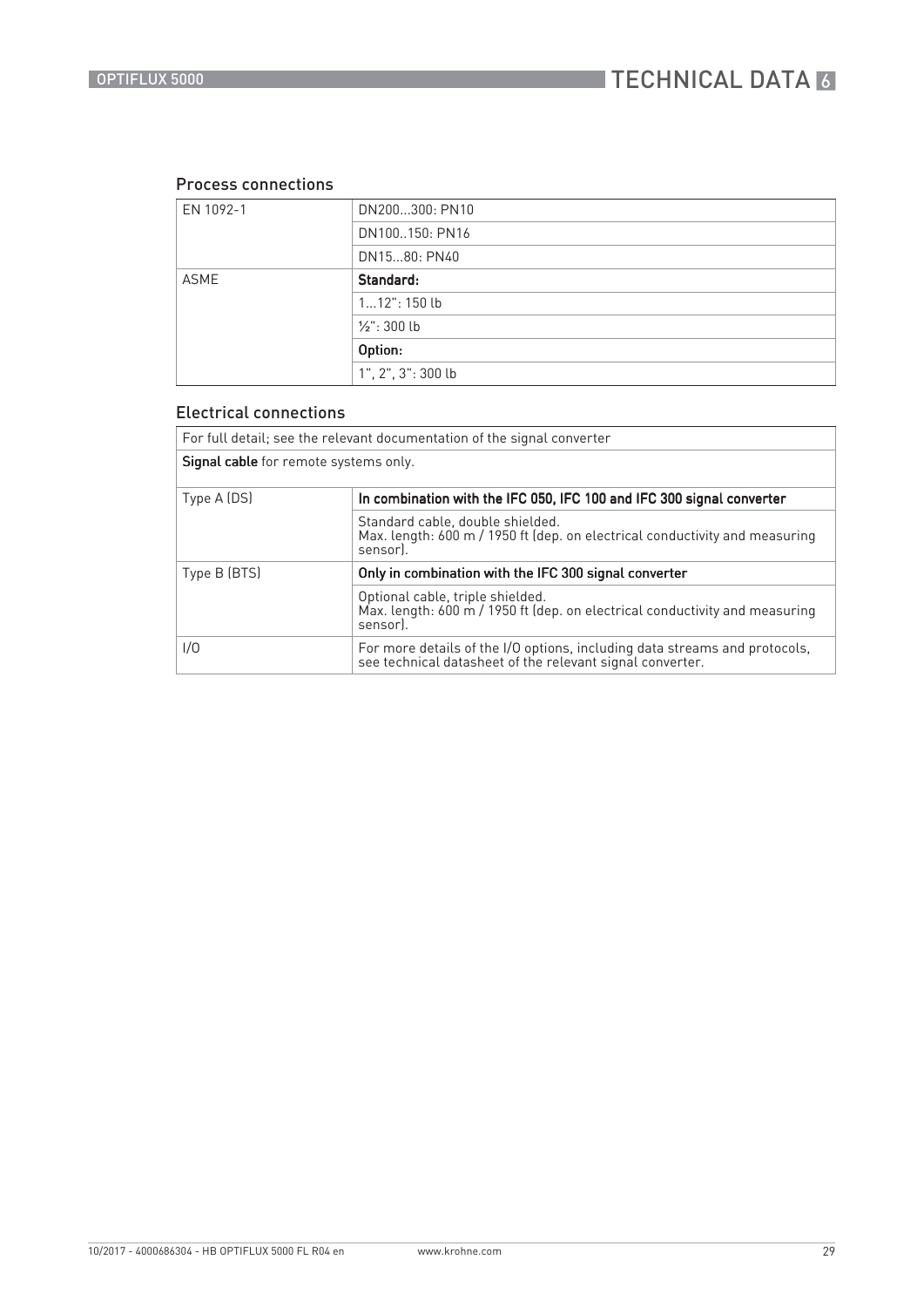# 6 TECHNICAL DATA

# Approvals and certifications

| CE Sign                                           |                                                                                                                                                                            |  |  |  |  |  |
|---------------------------------------------------|----------------------------------------------------------------------------------------------------------------------------------------------------------------------------|--|--|--|--|--|
| testing of the product by applying the CE mark.   | This device fulfills the statutory requirements of the EU directives. The manufacturer certifies successful                                                                |  |  |  |  |  |
|                                                   | For more information on the EU directives & standards and the approved<br>certifications, please refer to the EU Declaration of Conformity or the<br>manufacturer website. |  |  |  |  |  |
| Hazardous areas                                   |                                                                                                                                                                            |  |  |  |  |  |
| <b>ATEX</b>                                       | Please check the relevant Ex documentation for details.                                                                                                                    |  |  |  |  |  |
|                                                   | In combination with IFC 050 and IFC 100 converter: II 2 GD                                                                                                                 |  |  |  |  |  |
|                                                   | In combination with IFC 300 converter: II 2 GD or II 2 (1) GD                                                                                                              |  |  |  |  |  |
|                                                   | <b>Remote version: II 2 GD</b>                                                                                                                                             |  |  |  |  |  |
|                                                   | Consult IFC 300 manual for EEx i and non-EEx i I/O modules                                                                                                                 |  |  |  |  |  |
| FM                                                | Only for diameters DN15100 / 1/24"<br>In combination with IFC 300 C or F converter                                                                                         |  |  |  |  |  |
|                                                   | Class I, Div. 2, groups A, B, C and D                                                                                                                                      |  |  |  |  |  |
|                                                   | Class II, Div. 2, groups F and G                                                                                                                                           |  |  |  |  |  |
|                                                   | Class III, Div. 2                                                                                                                                                          |  |  |  |  |  |
| CSA                                               | Only for diameters DN15100 / 1/24"<br>In combination with IFC 300 C or F converter                                                                                         |  |  |  |  |  |
|                                                   | Class I, Div. 2, groups A, B, C and D                                                                                                                                      |  |  |  |  |  |
|                                                   | Class II, Div. 2, groups F and G                                                                                                                                           |  |  |  |  |  |
| IEC-Ex                                            | pending                                                                                                                                                                    |  |  |  |  |  |
| <b>NEPSI</b>                                      | <b>OPTIFLUX 5000 F: GYJ101206</b>                                                                                                                                          |  |  |  |  |  |
|                                                   | Ex me ja IIC T6T3                                                                                                                                                          |  |  |  |  |  |
|                                                   | <b>OPTIFLUX 5300 C: GYJ101207</b>                                                                                                                                          |  |  |  |  |  |
|                                                   | Ex de ja IIC T6T3                                                                                                                                                          |  |  |  |  |  |
| Other approvals and standards                     |                                                                                                                                                                            |  |  |  |  |  |
| Custody transfer                                  | Standard: without verification                                                                                                                                             |  |  |  |  |  |
|                                                   | Only in combination with IFC 300 converter.                                                                                                                                |  |  |  |  |  |
|                                                   | Option: MI-001, MI-005 type examination certificate                                                                                                                        |  |  |  |  |  |
| Protection category acc.<br>to IEC 529 / EN 60529 | Standard: IP 66/67 (NEMA 4/4X/6)<br>IFC100 Stainless Steel: IP 67/69                                                                                                       |  |  |  |  |  |
|                                                   | Option: IP 68 (NEMA 6P)                                                                                                                                                    |  |  |  |  |  |
| Hygiene                                           | FDA approved materials.                                                                                                                                                    |  |  |  |  |  |
| Shock test                                        | IEC 68-2-27                                                                                                                                                                |  |  |  |  |  |
|                                                   | 30 g for 18 ms                                                                                                                                                             |  |  |  |  |  |
| Vibration test                                    | IEC 68-2-64                                                                                                                                                                |  |  |  |  |  |
|                                                   | $f = 20 - 2000$ Hz, rms = 4.5 g, t = 30 min.                                                                                                                               |  |  |  |  |  |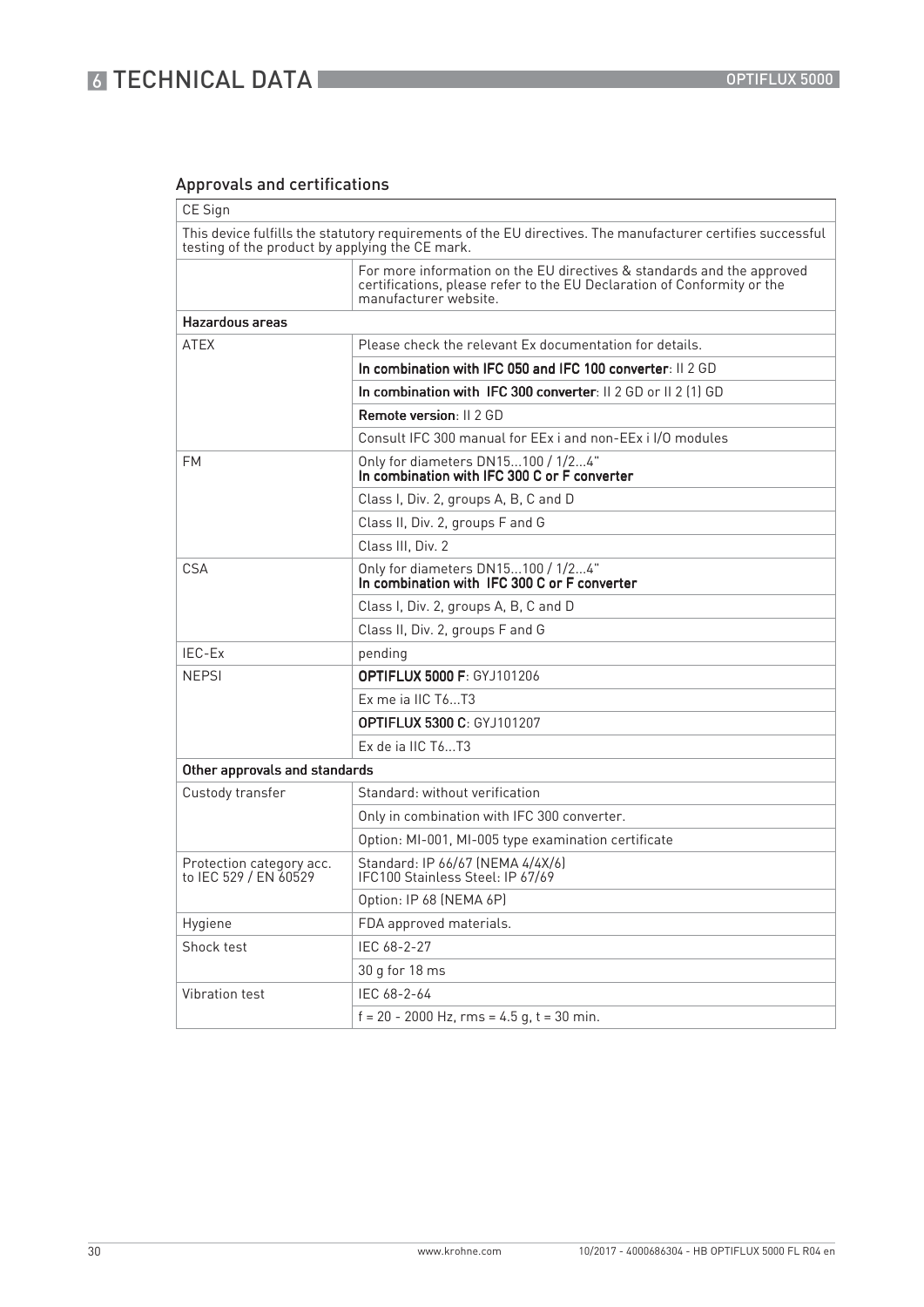# 6.3 Dimensions and weights

| <b>Remote version</b>                   | b<br>a<br>Iн                | c                  | $a = 88$ mm $/ 3.5"$<br>$b = 139$ mm / $5.5$ " ①<br>$c = 106$ mm / 4.2"<br>Total height = $H + a$ |
|-----------------------------------------|-----------------------------|--------------------|---------------------------------------------------------------------------------------------------|
| Compact version with :<br>IFC 300       | $\mathsf b$<br>Œ<br>a<br> H | c<br>W             | $a = 155$ mm / 6.1"<br>$b = 230$ mm / 9.1" ①<br>$c = 260$ mm / $10.2$ "<br>Total height = $H + a$ |
| Compact version with :<br>IFC 100 (0°)  | с<br>a                      | b<br>© ි<br>H<br>W | $a = 82$ mm $/ 3.2"$<br>$b = 161$ mm / 6.3"<br>$c = 257$ mm / 10.1" ①<br>Total height = $H + a$   |
| Compact version with :<br>IFC 100 (45°) | b                           | a<br>н             | $a = 186$ mm $/ 7.3"$<br>$b = 161$ mm / 6.3"<br>$c = 184$ mm / 2.7" ①<br>Total height = $H + a$   |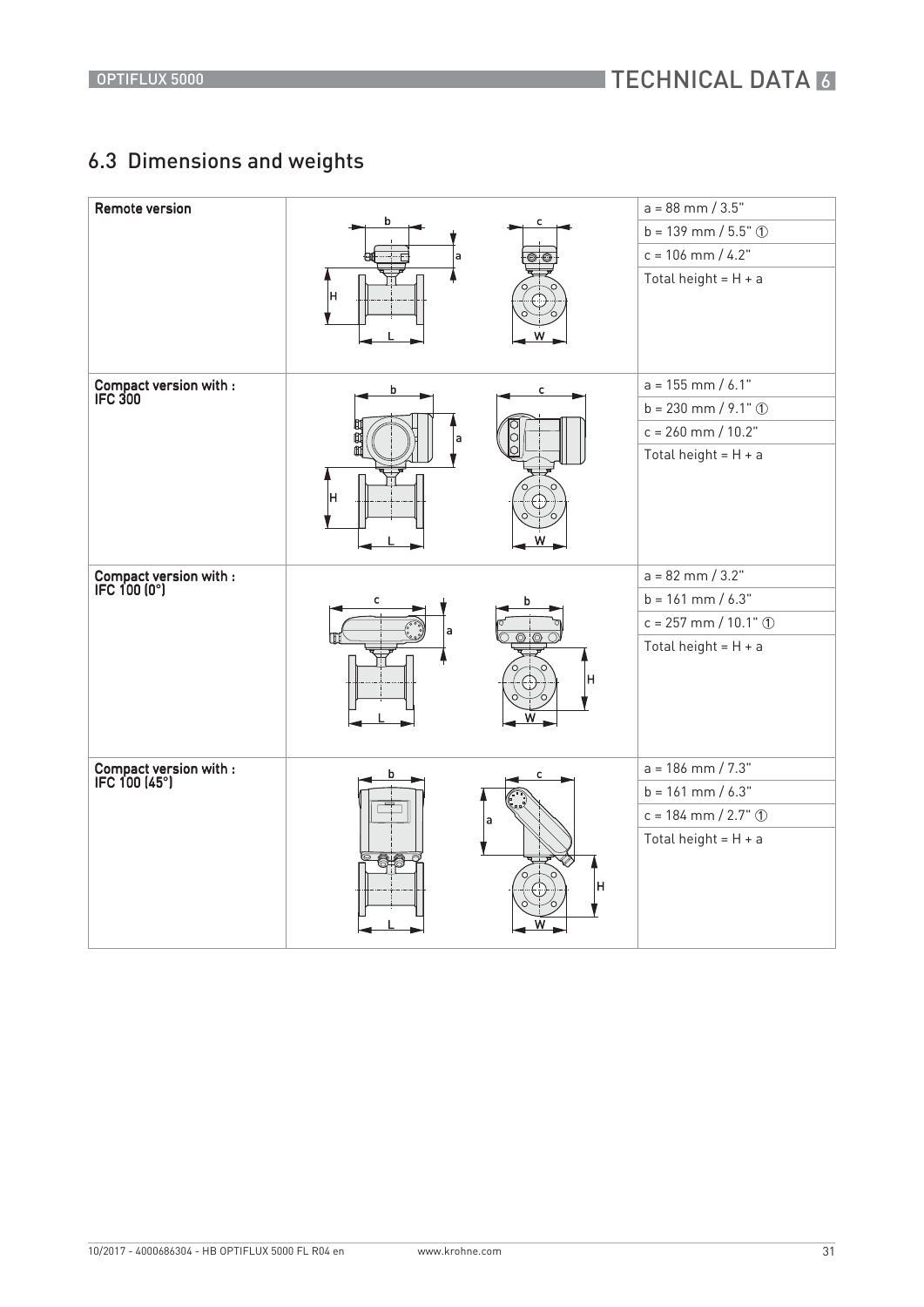# 6 TECHNICAL DATA

| <b>Compact version</b>                  |                         | b                    | $a = 100$ mm / 4"        |
|-----------------------------------------|-------------------------|----------------------|--------------------------|
| with stainless steel<br>IFC 100 (10°)   |                         |                      | $b = 187$ mm / 7.36" ①   |
|                                         | a                       |                      | $c = 270$ mm / $10.63"$  |
|                                         |                         | <u>a a a a </u><br>H | Total height = $H + a$   |
| Compact version with :<br>IFC 050 (10°) | b                       |                      | $100$ mm / 4"<br>$a =$   |
|                                         |                         |                      | $b = 157$ mm / 6.18" ①   |
|                                         |                         | а                    | $c = 260$ mm / $10.24$ " |
|                                         | $\circ$ $\circ$ $\circ$ |                      | Total height = $H + a$   |
|                                         |                         | н                    |                          |

1 The value may vary depending on the used cable glands.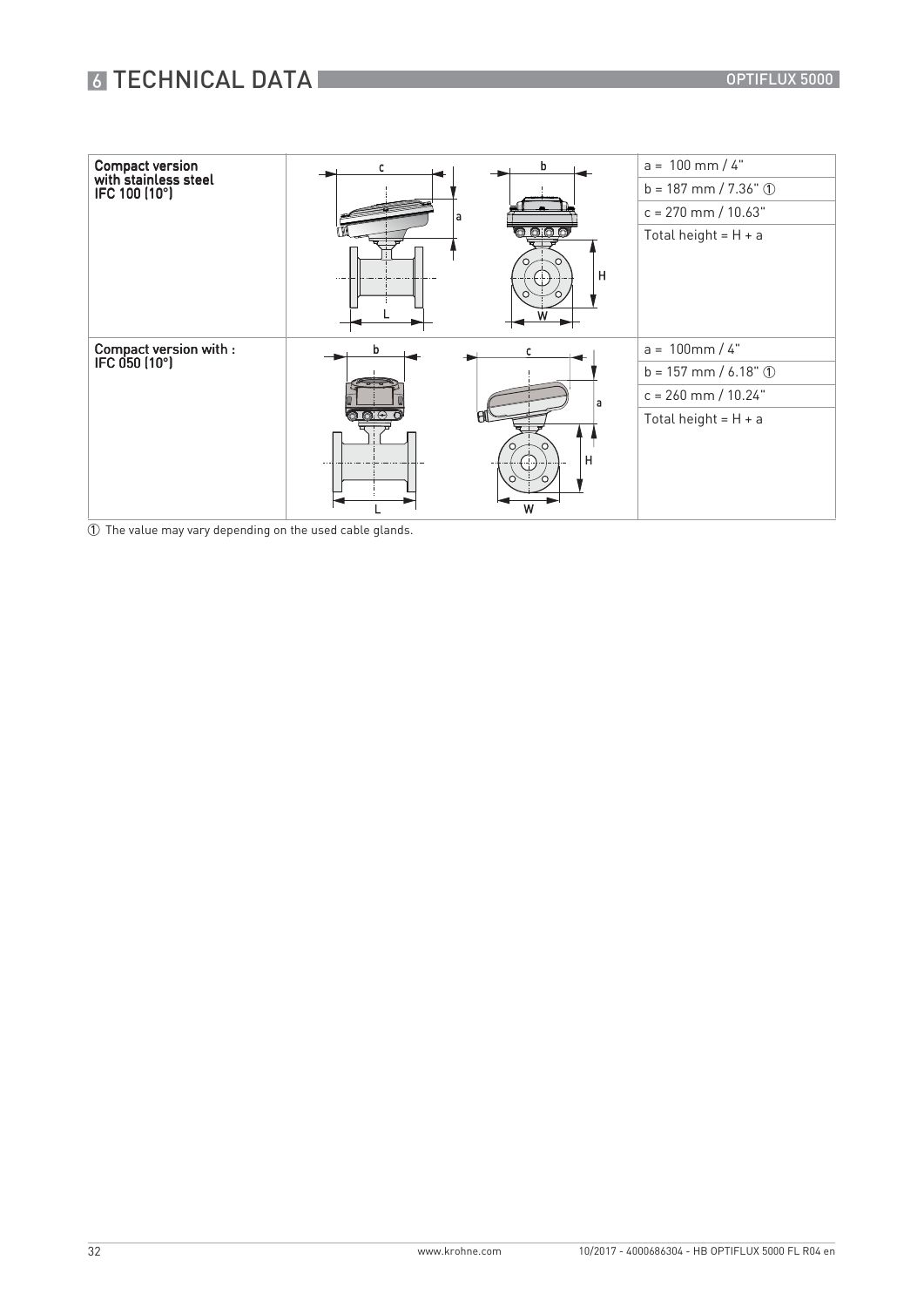



- 1 Detail ceramics / flange / gaskets, see options in following illustration
- 2 Length tolerances ( see table on following pages)
- 3 Gasket area



#### Figure 6-3: Details of gasket options

- 1 PTFE (white) sealing ring
- 2 Filled ( blue) PTFE sealing ring
- 3 DN150...300 / 6...12" ; optional spacer ring with gasket



### INFORMATION!

- All data given in the following tables are based on standard versions of the flow sensor only.
- Especially for smaller nominal sizes of the flow sensor, the signal converter can be bigger than the flow sensor.
- Note that for other pressure ratings than mentioned, the dimensions may be different.
- For full information on signal converter dimensions see relevant documentation.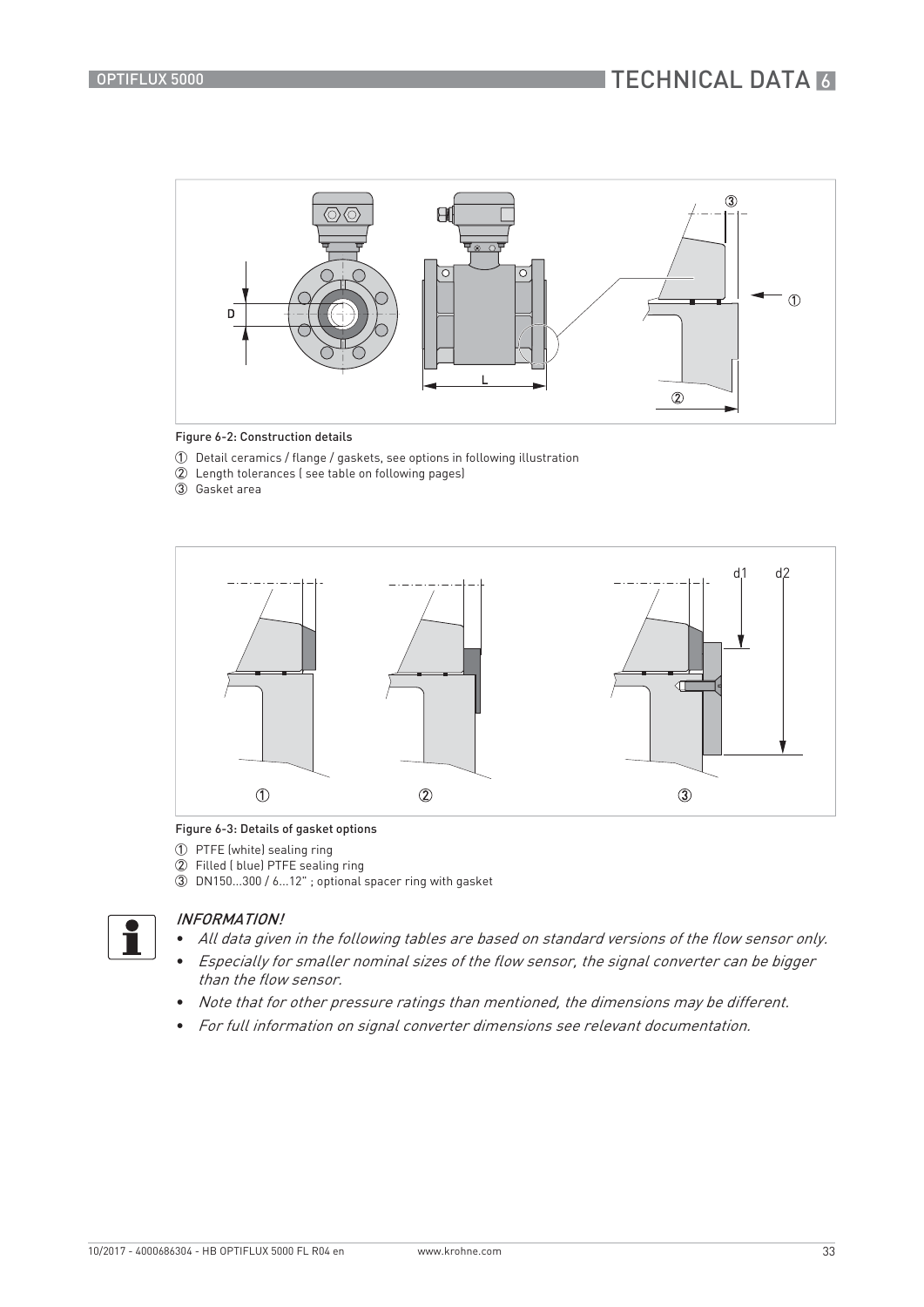# **6 TECHNICAL DATA**

| v | .91<br>U<br>, |
|---|---------------|
|---|---------------|

| <b>Size</b> | Dimensions [mm] |                |     |     |     |                          |     | Approx.     |
|-------------|-----------------|----------------|-----|-----|-----|--------------------------|-----|-------------|
| <b>DN</b>   | $L + *$         | tolerance      | H   | W   | D   | Ød1                      | Qd2 | weight [kg] |
| 15          | 150             | $\overline{A}$ | 127 | 95  | 12  | $\overline{\phantom{a}}$ | -   | 3           |
| 25          | 150             | A              | 143 | 115 | 20  | $\overline{\phantom{a}}$ | -   | 4           |
| 40          | 150             | $\overline{A}$ | 168 | 150 | 30  | $\overline{\phantom{a}}$ | -   | 6           |
| 50          | 200             | A              | 184 | 165 | 40  | $\overline{\phantom{a}}$ | -   | 9           |
| 80          | 200             | $\overline{A}$ | 217 | 200 | 60  | $\overline{\phantom{a}}$ | -   | 15          |
| 100         | 250             | A              | 242 | 220 | 80  | $\overline{\phantom{a}}$ | -   | 21          |
| 150         | 250             | B              | 355 | 283 | 150 | 150                      | 215 | 37          |
| 200         | 300             | B              | 396 | 342 | 200 | 198                      | 270 | 53          |
| 250         | 350             | B              | 458 | 395 | 250 | 250                      | 322 | 87          |
| 300         | 450             | B              | 493 | 445 | 300 | 300                      | 375 | 145         |



#### INFORMATION!  $L$  +  $^\ast$

- Add approximately 2 x 7.5 mm to L when using spacer rings ( option for DN150...300)
- Add approximately 2 x 1.45 mm to L when using filled blue PTFE gaskets ( optional)



# INFORMATION!

Tolerances A & B

- $A = +0.8 / -0.4$  mm  $(+0.031 / -0.016$  inches
- $B = +0.5 / -1.0$  mm  $(+0.02 / -0.04$  inches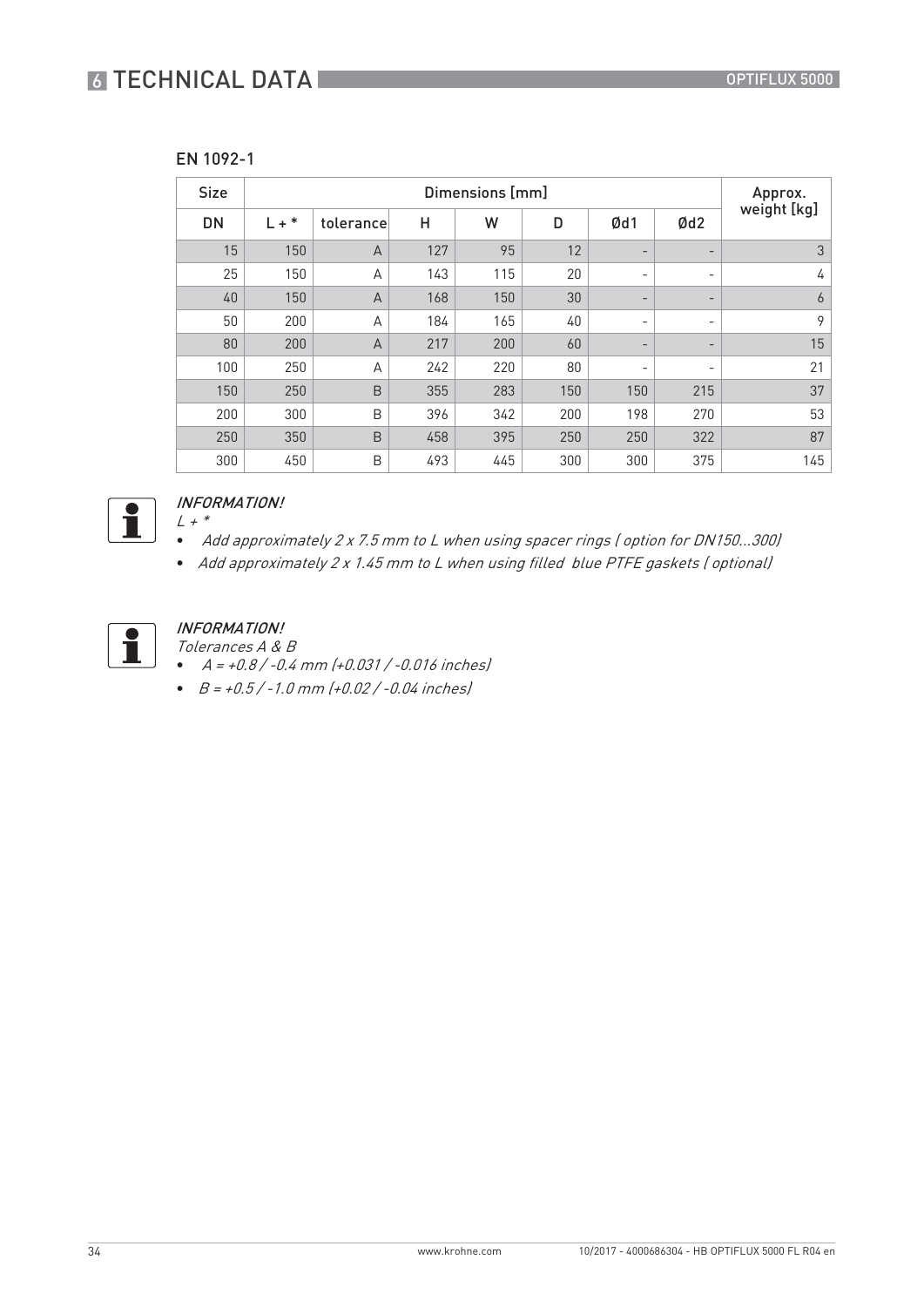## ASME B 16.5 150 lb

| <b>Size</b>      | Dimensions [inches] |                |       |                |       |                          |                          | Approx.     |
|------------------|---------------------|----------------|-------|----------------|-------|--------------------------|--------------------------|-------------|
| inch             | $L + *$             | tolerance      | Η     | W              | D     | Ød1                      | Ød <sub>2</sub>          | weight [lb] |
| 1"               | 5.91                | $\overline{A}$ | 5.47  | 4.25           | 0.79  | $\overline{\phantom{a}}$ | $\overline{\phantom{a}}$ | 8.8         |
| $1\frac{1}{2}$ " | 5.91                | A              | 6.18  | 5              | 1.18  | $\overline{\phantom{a}}$ | $\overline{\phantom{a}}$ | 13.2        |
| 2"               | 7.87                | $\overline{A}$ | 6.89  | $\overline{6}$ | 1.57  | $\overline{\phantom{a}}$ | $\overline{\phantom{a}}$ | 19.8        |
| 3"               | 7.87                | A              | 8.39  | 7.5            | 2.36  | $\overline{\phantom{a}}$ | $\overline{\phantom{a}}$ | 33.1        |
| 4"               | 9.84                | $\overline{A}$ | 9.65  | 9              | 3.15  | $\overline{\phantom{a}}$ | $\overline{\phantom{a}}$ | 46.3        |
| 6"               | 9.84                | B              | 13.98 | 11             | 5.91  | 6.06                     | 8.46                     | 81.6        |
| 8"               | 11.81               | $\mathsf B$    | 15.59 | 13.5           | 7.80  | 7.99                     | 10.63                    | 116.8       |
| 10"              | 13.78               | B              | 18.03 | 16             | 9.84  | 10.08                    | 12.68                    | 191.8       |
| 12"              | 17.72               | B              | 19.41 | 19             | 11.81 | 12.05                    | 14.76                    | 366         |

## ASME B 16.5 300 lb

| <b>Size</b>     | Dimensions [inches]                             |                |      |      |      |                          |                          | Approx.     |
|-----------------|-------------------------------------------------|----------------|------|------|------|--------------------------|--------------------------|-------------|
| inch            | $L + *$                                         | tolerance      | Н    | W    | D    | Ød1                      | Ød <sub>2</sub>          | weight [lb] |
| $\frac{1}{2}$ " | 5.91                                            | $\overline{A}$ | 5.0  | 3.74 | 0.47 | $\overline{\phantom{0}}$ | $\overline{\phantom{0}}$ | 6.8         |
| 4H              | 5.91                                            | A              | 5.91 | 4.92 | 0.79 | $\overline{\phantom{0}}$ | $\overline{\phantom{0}}$ | 8.8         |
| 2"              | 7.87                                            | $\overline{A}$ | 7.20 | 6.50 | 1.57 | $\overline{\phantom{0}}$ | $\overline{\phantom{0}}$ | 22.9        |
| 3"              | 7.87                                            | A              | 8.86 | 8.27 | 2.36 | $\overline{\phantom{0}}$ | $\overline{\phantom{0}}$ | 40.6        |
|                 | $1\frac{1}{2}$ not possible because of ASTM-NUT |                |      |      |      |                          |                          |             |

| 1½ : not po



#### INFORMATION!  $L + *$

- Add approximately 2 x 0.3 " to L when using spacer rings ( option for 6"...12")
- Add approximately 2 x 0.055 " to L when using filled blue PTFE gaskets ( optional)



## INFORMATION!

- Tolerances A & B
- $A = +0.8 / -0.4$  mm  $(+0.031 / -0.016$  inches
- $\bullet$   $B = +0.5 / -1.0$  mm  $(+0.02 / -0.04$  inches



## CAUTION!

- Pressures at 20*°*C / 68*°*F.
- For higher temperatures, the pressure and temperature ratings are as per ASME B16.5.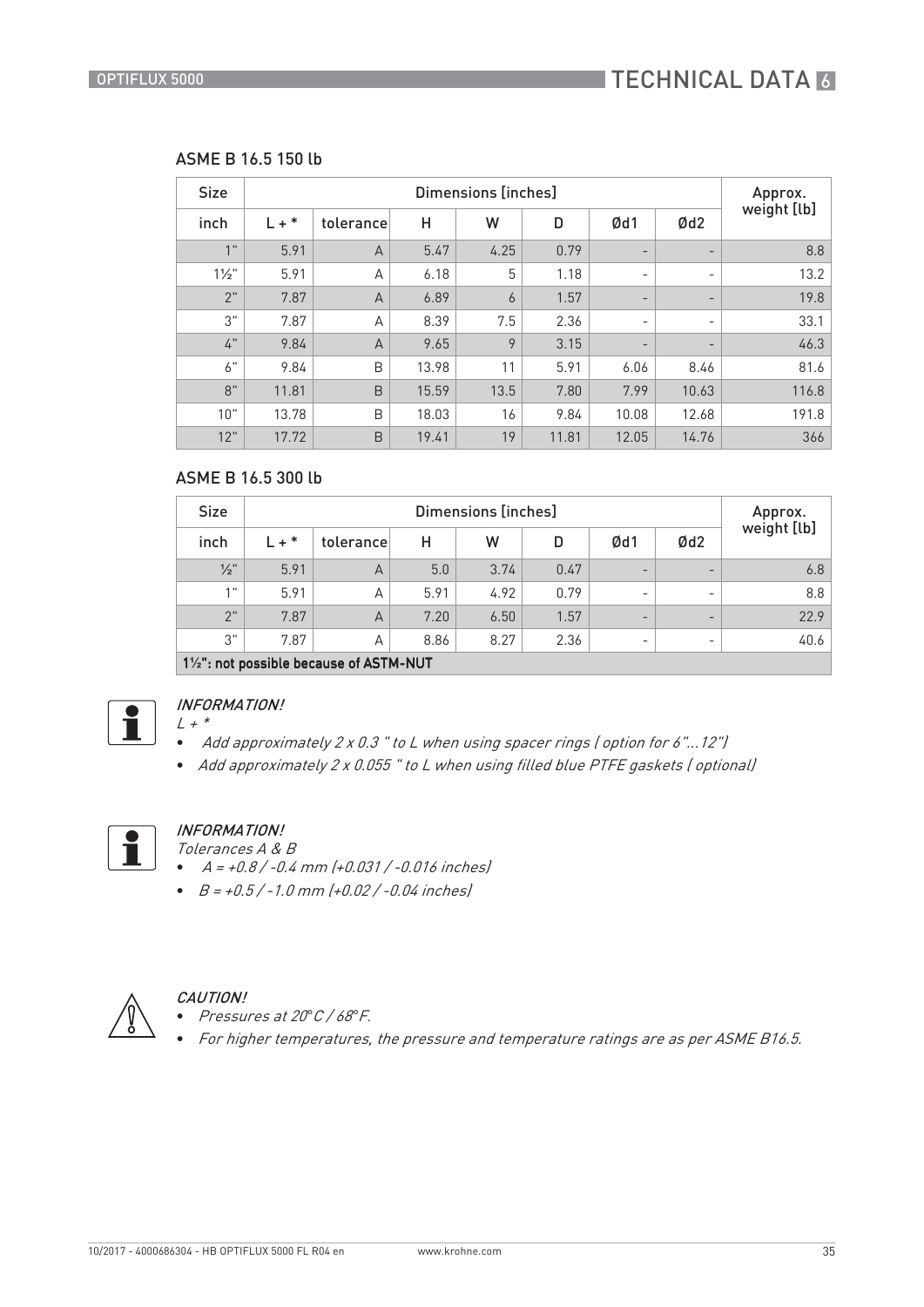# 6.4 Measuring accuracy

Every electromagnetic flowmeter is calibrated by direct volume comparison. The wet calibration validates the performance of the flowmeter under reference conditions against accuracy limits.

The accuracy limits of electromagnetic flowmeters are typically the result of the combined effect of linearity, zero point stability and calibration uncertainty.

#### Reference conditions

- Medium: water
- Temperature: +5...35°C / +41...95°F
- Operating pressure: 0.1...5 barg / 1.5...72.5 psig
- Inlet section:  $\geq 5$  DN
- Outlet section:  $\geq 2$  DN



Y [m/s]: flow velocity

Y [%]: deviation from the actual measured value (MV)

| Compact with IFC 300 | Accuracy                   | Curve             |
|----------------------|----------------------------|-------------------|
| DN15100 / ½4"        | $±0.15\%$ of MV + 1 mm/s   |                   |
| DN150300 / 612"      | $\pm 0.2\%$ of MV + 1 mm/s | $^\mathrm{\odot}$ |

| Compact with IFC 100 | Accuracy                                     | Curve |
|----------------------|----------------------------------------------|-------|
| DN15…300 / ½…12"     | $^{\prime}$ ±0.3% of MV + 1 mm/s $^{\prime}$ | G)    |

| Compact with IFC 050 | Accuracy                   | Curve |
|----------------------|----------------------------|-------|
| DN15…300 / ½…12"     | $\pm 0.5\%$ of MV + 1 mm/s | ♦     |



#### INFORMATION!

Optionally for IFC 050 and IFC 100; extended calibration at 2 points for optimised accuracy. For more details on optimised accuracy, see the concerning signal converter documentation.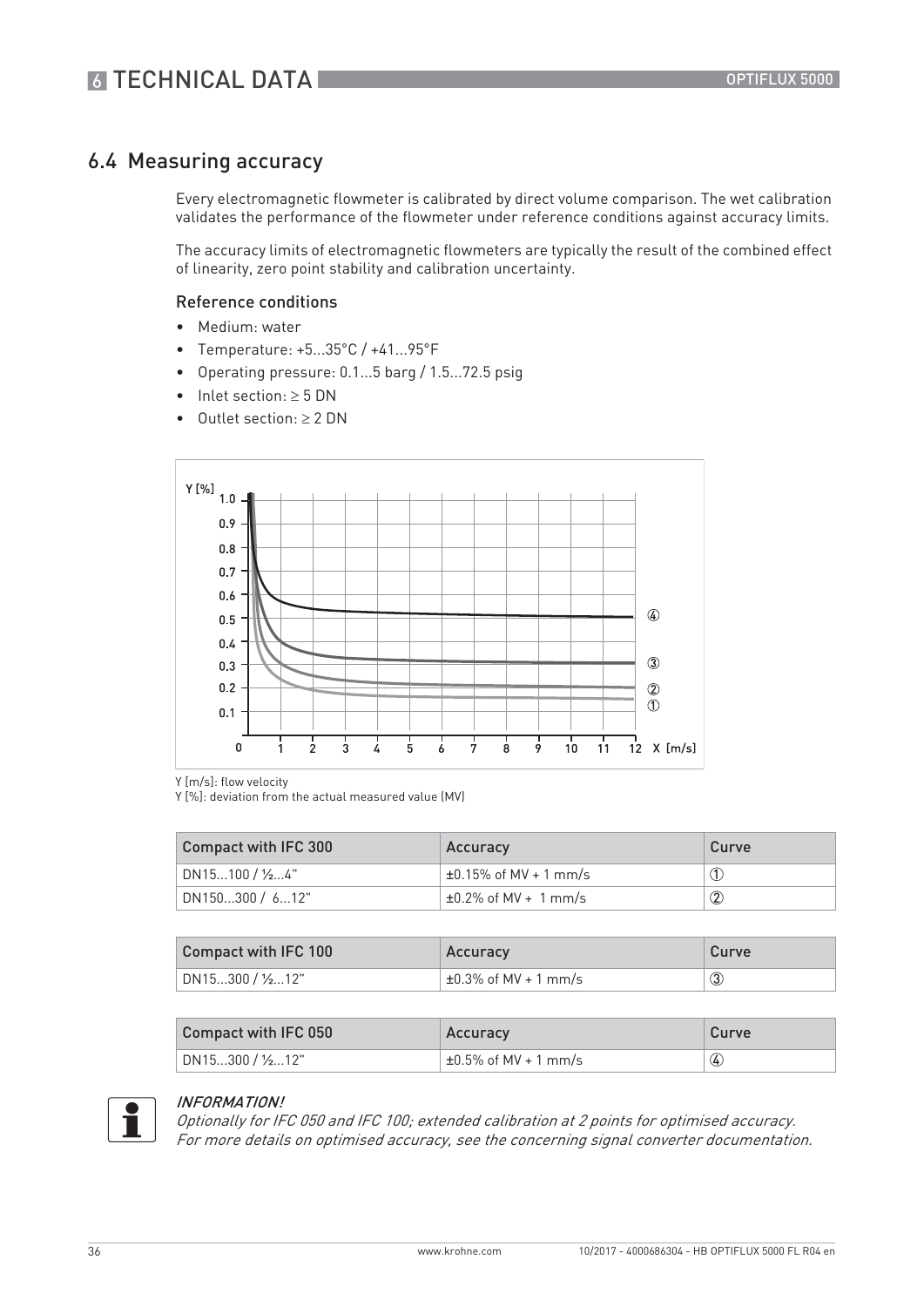# **NOTES 7**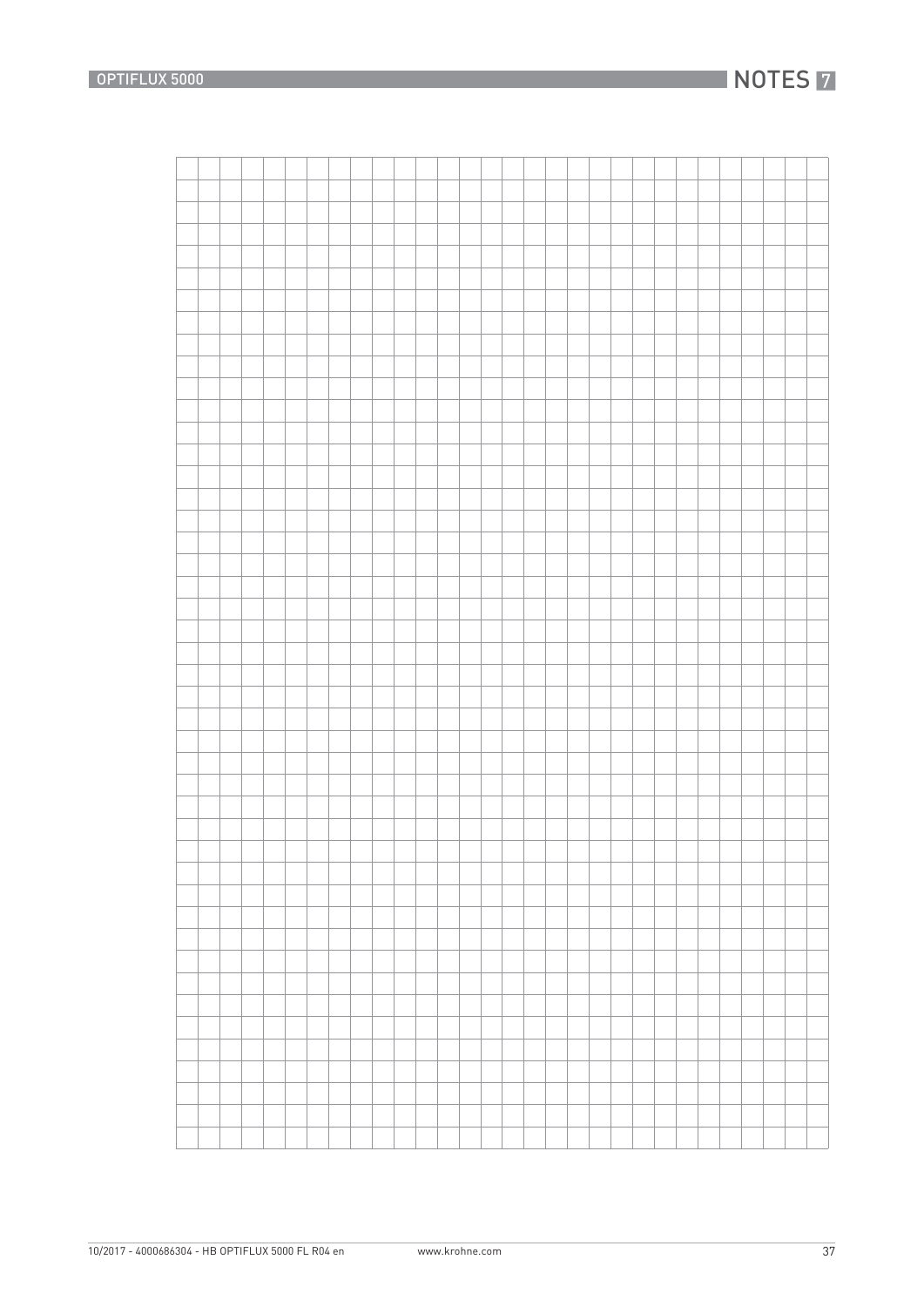38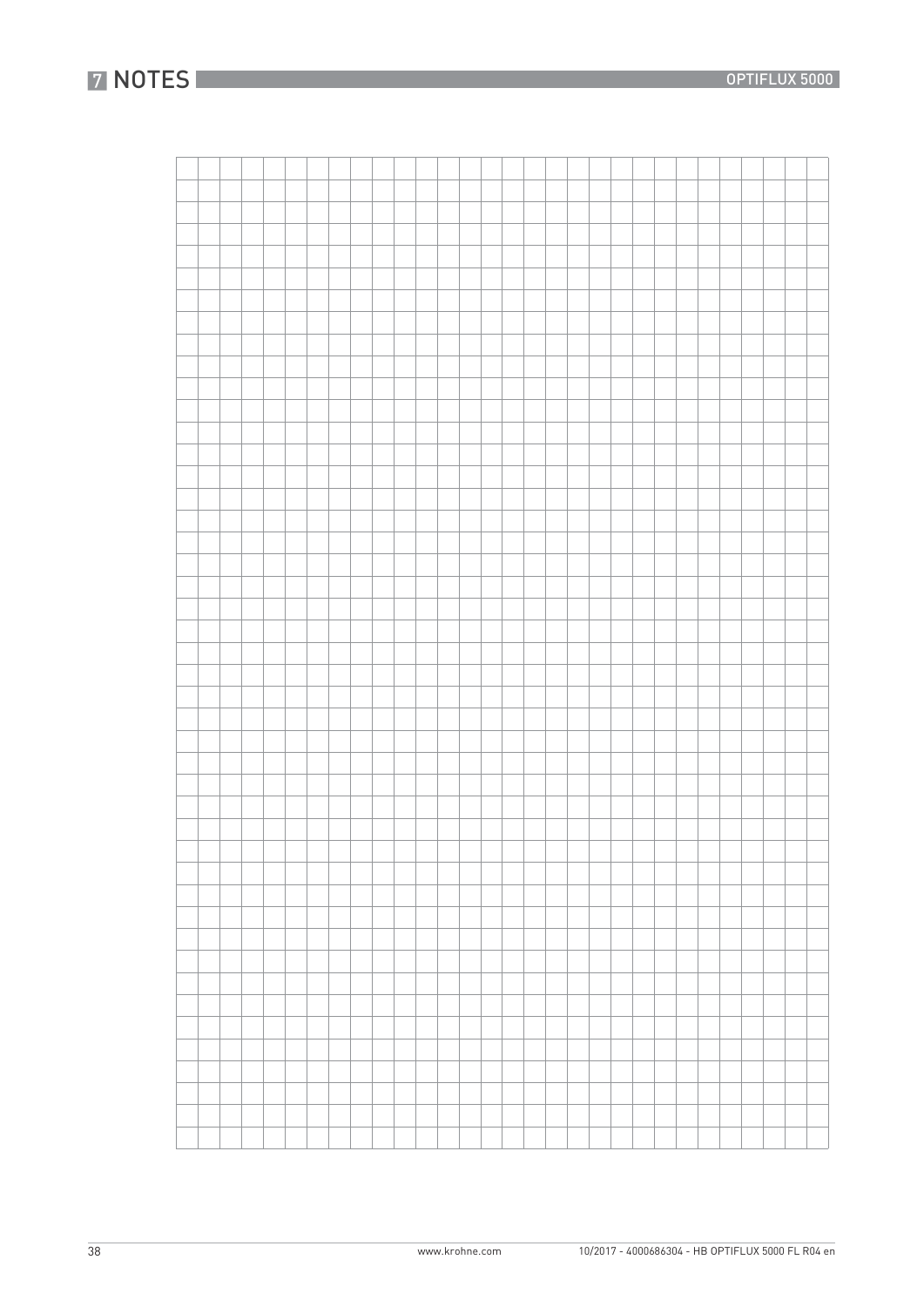# **NOTES 7**